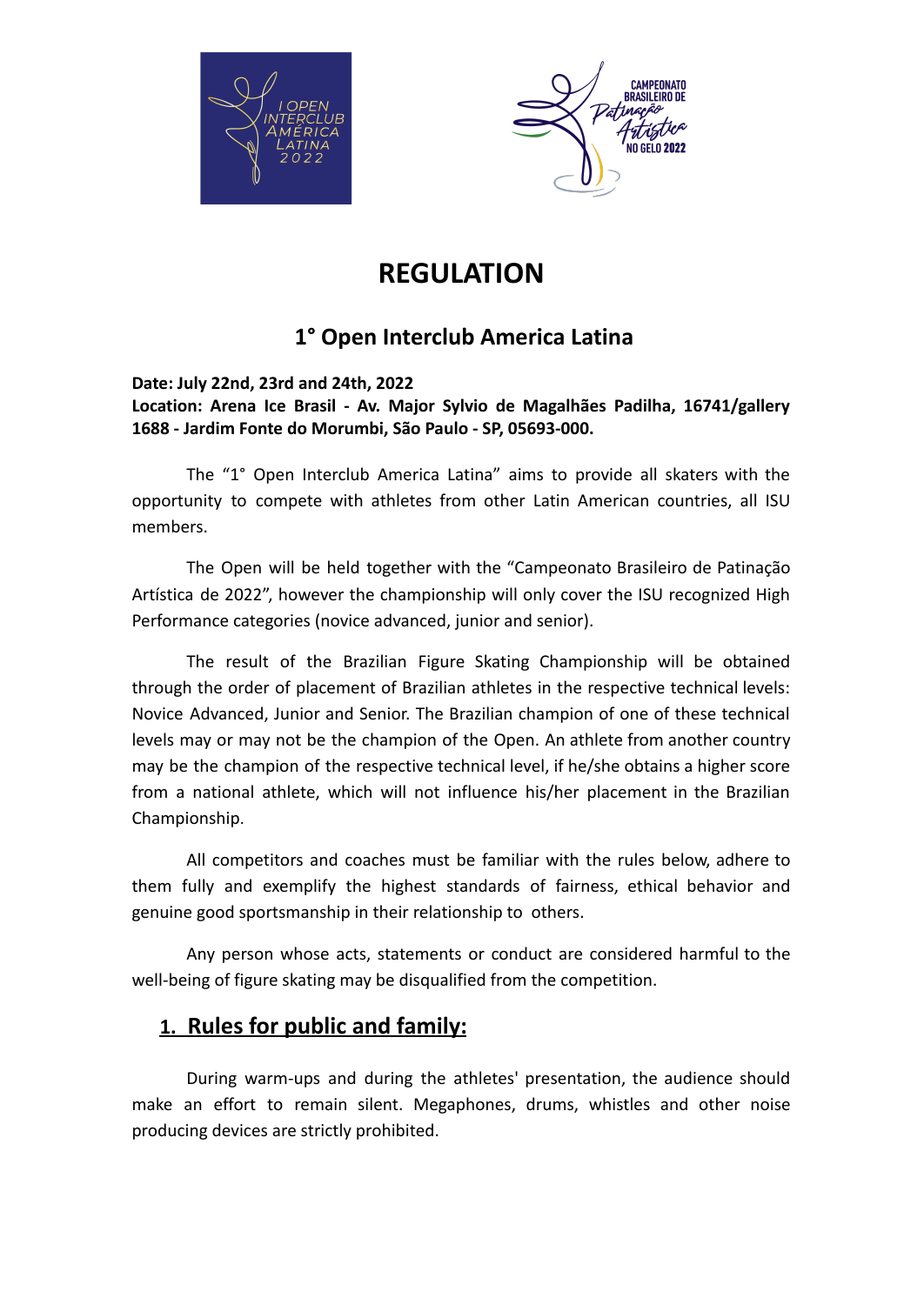



At the end of each skater's performance, no objects are allowed to be thrown onto the ice that could deteriorate the quality of the ice or pose a risk of falling to subsequent skaters, except for plush toys.

Any individual or group of people who violate the rules will be asked to leave the competition venue permanently. Delegations should take all possible steps to ensure that the rules are followed, failure to do so may lead to disciplinary action.

Skaters, coaches, parents and relatives are responsible for taking care of all your personal items. The Organizing Committee and/or BISF (Brazilian Ice Sports Federation) are not responsible for damage or disappearance of any property on the premises of the establishment where the event is held.

# **2. Warm-up and Track Recognition Requirements - All categories:**

Skaters of all levels and age categories may receive training from the sidelines of the rink (provided the coach is within the designated area) while they are on the ice, during the respective warm-up periods and may also leave the ice surface for this purpose, provided that such training does not interfere with another skater's warm-up. Only those who have athletes skating in the warm-up or track recognition in force can remain in the area reserved for coaches.

Access for all parents and relatives of skaters is prohibited to the area reserved for coaches. They must remain in the audience during warm-up, track recognition and competition periods.

However, coaching is not allowed during the skater's actual performance in front of the judges, nor may the coach be on ice with the skater, or in the warm-up area. For the purposes of this rule, coaching should be considered as any communication between the skater and his coach. The Referee or Event Manager may bar anyone from the rink who disregards this rule and disqualify any skater or team that receives training in violation of this rule.

# **3. Planned Content Sheets (PPCS):**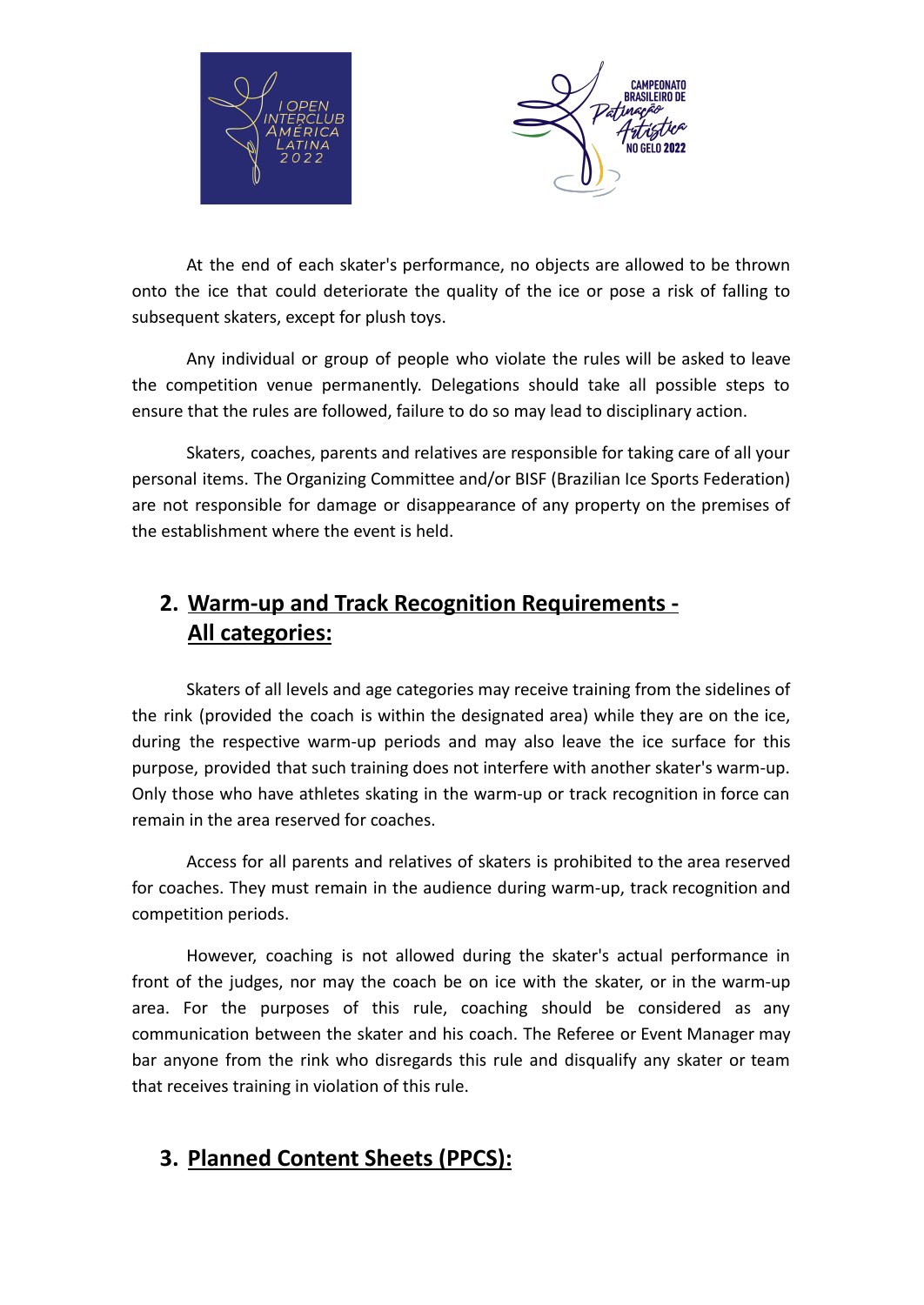



PPCS are mandatory for all levels and must be presented at the time of accreditation, on days:

JULY 21ST (THURSDAY): 4pm - 8pm: Registration (time 1)

OR JULY 22ND (FRIDAY): 9am - 12pm: Registration (time 2)

# **4. Competitors' behavior during the Competition - All categories:**

Competitors must always respect and obey the instructions of the referee or manager in charge of the competition, the BISF (Brazilian Ice Sports Federation) code of ethics and statutes and the best practices for sport and fair play.

Competitors who, directly or indirectly, or in writing, express themselves in any inappropriate manner towards another skater, coach or delegation, may face disciplinary action by BISF (Brazilian Ice Sports Federation) or be excluded from the competition.

Competitors who, directly or indirectly, or in writing, express themselves in any inappropriate manner towards BISF (Brazilian Ice Sports Federation) or the Organizing Committee, may face disciplinary action from BISF (Brazilian Ice Sports Federation) or be excluded from the competition.

Competitors who, directly or indirectly, or in writing, express themselves in any inappropriate manner towards the referee or its decisions or the judges' scores, may face disciplinary action from BISF (Brazilian Ice Sports Federation) or be excluded from the competition.

The judgment made by the Technical Panel is final and will not be discussed or questioned by athletes, coaches or the competitor's family.

# **5. ENTRIES**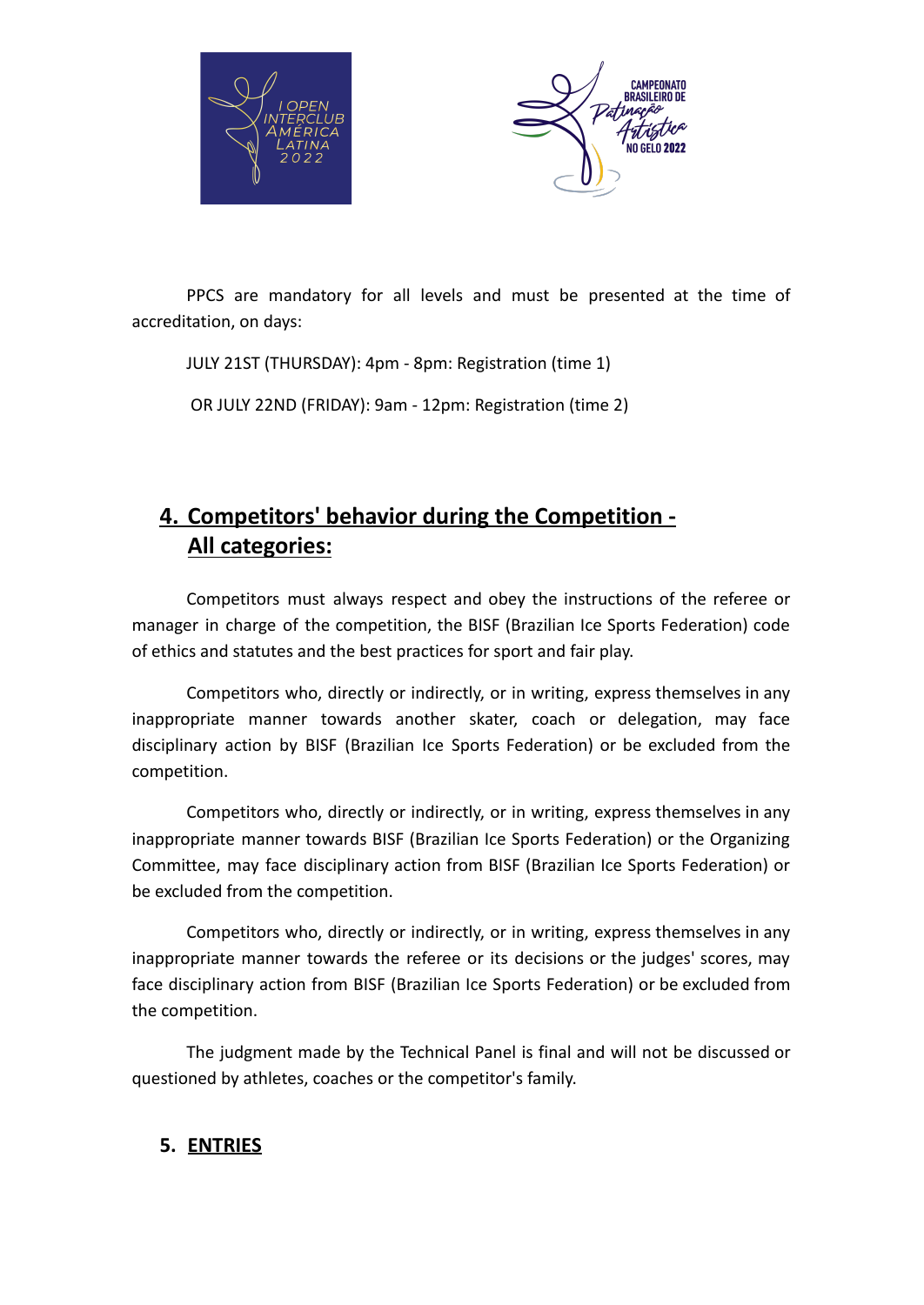



#### **Application form:**

At this stage must be informed the level and age category (age group), sending copy of identification document with photo as proof and proof of payment,

Only skaters with their CBDG 2022/2023 membership active (complete documentation and annuity), with responsible coach with active CBDG 2022/2023 registration will be able to participate in the competition.

For competitors of other nationalities, it will be mandatory for them to be affiliated to their home federations. The veracity of the information will be confirmed with the entities themselves later.

*Note: in the form itself there will be a space to attach these documents.*

#### **ENTRY FEE:**

**Deadline:** from April 15th, 2022 to June 17, 2022 (after this date there will be a 30% increase in the registration fee).

**Value for the Level Technics:** BRL 150,00

**Value for the Artístico Level:** BRL 100,00

### **Payment Information:**

Razão social: Confederação Brasileira de Desportos no Gelo CNPJ: 01.195.713/0001-10 Banco: Bradesco - 237 Operação: Pessoa Jurídica Agência: 085 Conta Corrente: 455325-0

Payment receipts of the application fee must be attached to the Application Form.

For foreigners who do not have an account in Brazil, payment can be made on the day of accreditation in Brazilian real (BRL). For this, a statement must be attached in place of the receipt of payment, the model will be sent by email.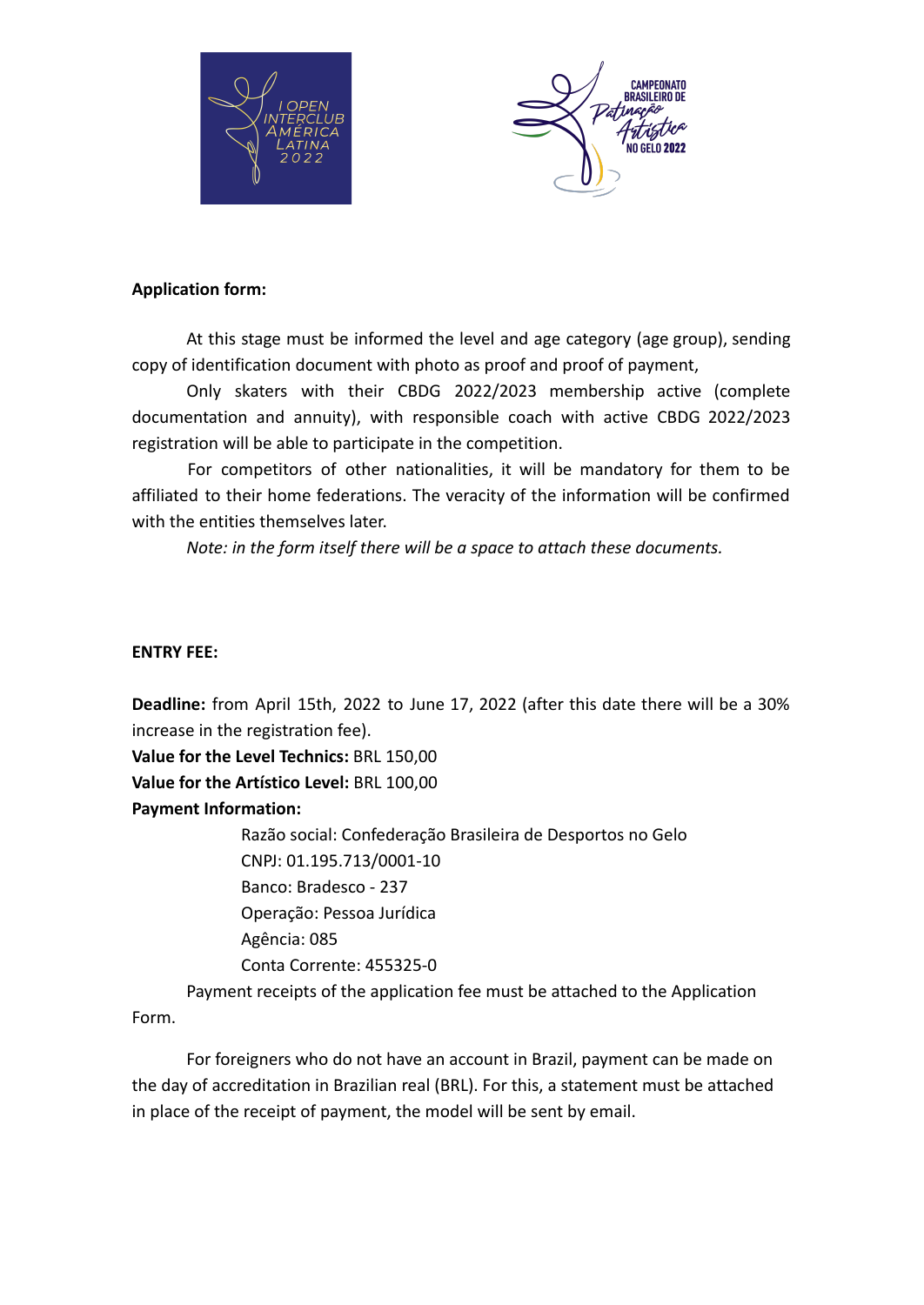



The entry fees will not be refunded,the only possible case in which the refund of this fee will be reimbursed, it will be in the event of cancellation of the competition due to force majeure reasons.

## **6. Draw – Skating Order Draw:**

The skating order within each category will be informed at the moment of accreditation.

# **7. Clothing and Equipment - Singles:**

- a. Competitors' clothing should be modest, dignified and appropriate for athletic competition, not garish or theatrical in design. Clothing can, however, reflect the character of the music chosen.
- b. Skating clothing worn in actual competition or rink warm-up/recognition may not have any form of advertising.
- c. Clothing must not give the effect of excessive nudity. While reasonable use of fabrics the color of the competitor's skin is acceptable, athletes and coaches should consider the age, maturity and development of the skater and ensure that the use of such fabrics is appropriate and respectful.
- d. Props, feathers and objects that can fall on the surface of the ice are prohibited; any ornamentation attached to the garment must be securely affixed so that it does not fall off while skating under normal competition conditions.
- e. Men must wear pants; not socks. Ladies can wear skirts, pants and collant.
- f. All competitors must maintain their equipment and clothing and store them carefully. Boots should be presented as best as possible. Boot covers can be used. Blades must be sharpened to produce a flat, concave cross-section without changing the blade width as measured between the two edges. However, a slight taper or narrowing of the cross section of the blade is allowed.

## **8. Song – Singles and Group:**

Kind of music: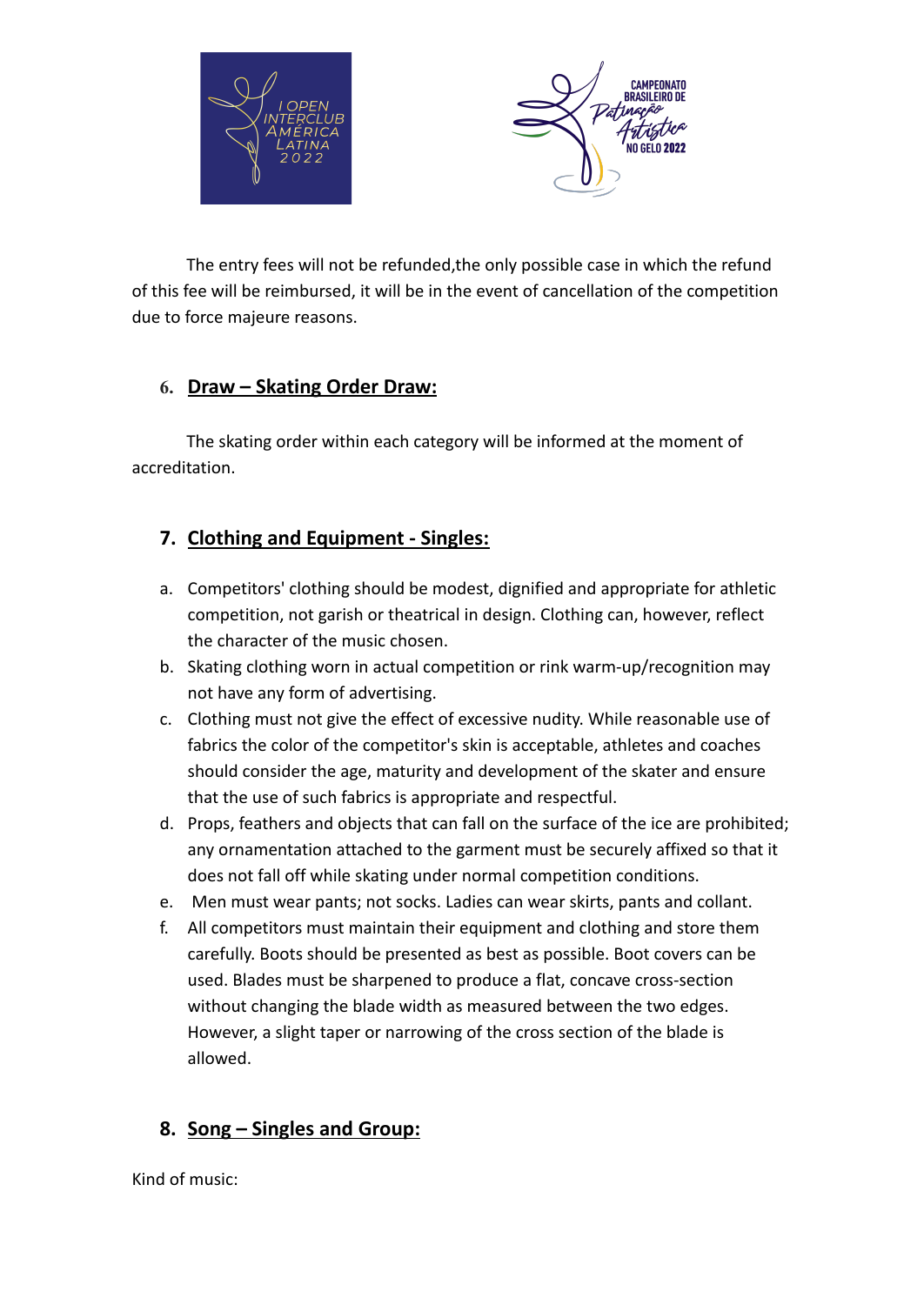



- a. The song at individual events will be selected by the competitor; for all programs, vocals are allowed. The choreography must be appropriate for the music.
- b. No type of indication or signal (beeps, bells, etc.) may precede the skater's song.
- c. The delivery of the program's song will be made on July 17th, at the moment of the skater's accreditation in the competition. Two copies of the song must be delivered for each program (short and free) and 2 copies for the artistic championship of each category (singles and groups), in MP3 format on a pendrive.

# **9. Duration of skating – Singles:**

- a. The time must be reckoned from the moment the skater begins to move or to skate until arriving at a complete stop at the end of the program.
- b. If the song ends before the skater completes the performance, only the elements performed until the end of the song will be scored. A deduction will be applied as determined in the IJS.
- c. If the skater completes the performance before the end of the song, a deduction will be applied as determined in the IJS.

## **10. Late Start or Restart – Singles:**

- a. If the rhythm or quality of the song is poor, the competitor(s) must stop skating and notify the event referee. No restarts can be made if the competitor does not inform the event referee within 30 seconds of the start. If the interruption occurs after the 30 second mark, the performance will continue from the breakpoint. Back-up music should be readily available on the track side. No deductions will be made by the event referee or judges.
- b. If there is an interruption or stoppage in the music or any other adverse condition unrelated to the competitor(s) or the competitor's equipment, such as lighting, ice condition, etc., the competitor(s) must stop skating with the event referee's acoustic signal or inform the event referee. Immediately after the problem has been resolved, the competitor(s) will continue from the point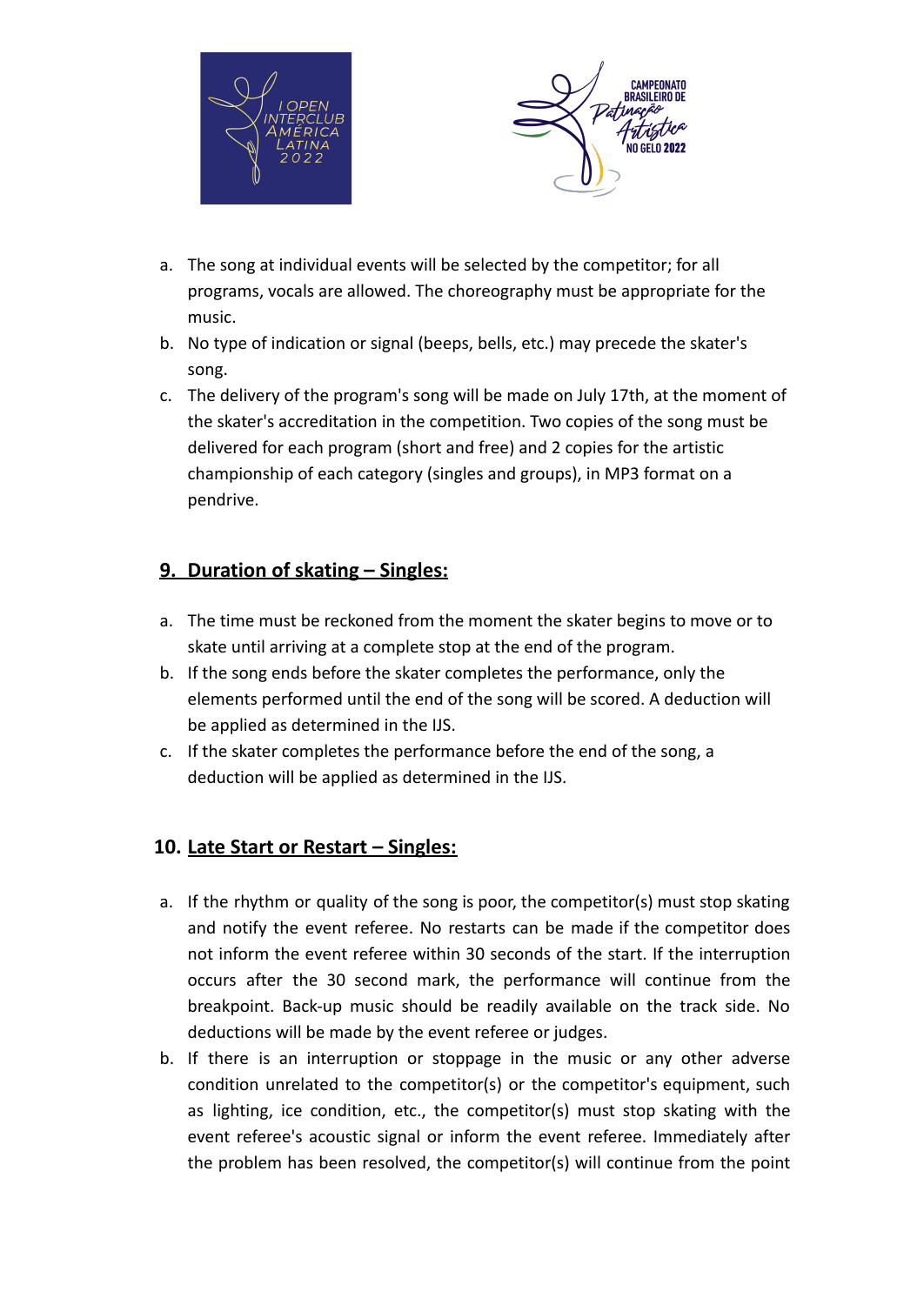



of interruption. If, however, the interruption lasts longer than 10 minutes, there will be a second warm-up period.

- c. If a competitor is injured during the performance, or any other adverse condition related to the competitor (such as ill health or unexpected damage to the competitor's clothing or equipment) that prevents the competitor from skating, the competitor must stop skating, or will be instructed to do so, through an acoustic signal given by the referee of the event.
- d. If adverse conditions can be remedied without delay and the competitor(s) resume the program without reporting to the event referee, the event referee will apply a deduction for the event interruption in accordance with specific IJS rule.
- e. If the adverse conditions cannot be resolved without delay and the competitor(s) reports to the event referee within 40 seconds, the event referee will allow an additional period of up to three minutes for the competitor to resume skating. The additional time period begins at the time the competitor reports to the event referee. The event referee will apply a deduction according to the specific rule existing in the IJS for the entire interruption. If the competitor does not report to the event referee within 40 seconds or does not return to the program within the additional three minute period, the competitor will be disqualified.
- f. In events judged using the IJS, the event referee will decide and indicate to the technical specialist where the breakpoint is. If the technical panel decides that the interruption occurred at the entrance or during an element, the technical panel will call the element in accordance with the usual calling principles, and the technical specialist will inform the event referee of these decisions. The point from which the competitor must continue the program will be decided and communicated to the competitor, the judges and the technical panel by the event referee: whether it is from the point of interruption or, if the technical panel has decided that the interruption occurred at the entrance or during an element, from the point immediately after that element.
- g. If, in the opinion of the event referee, medical attention is needed, the event referee shall stop the performance. The event referee, after consulting with medical personnel, if available, will decide whether the competitor(s) is fit to continue their program without additional risk to themselves or their partners/teammates, if applicable. There will be a maximum of a three-minute allowance for evaluation before the referee is asked to make his decision. If the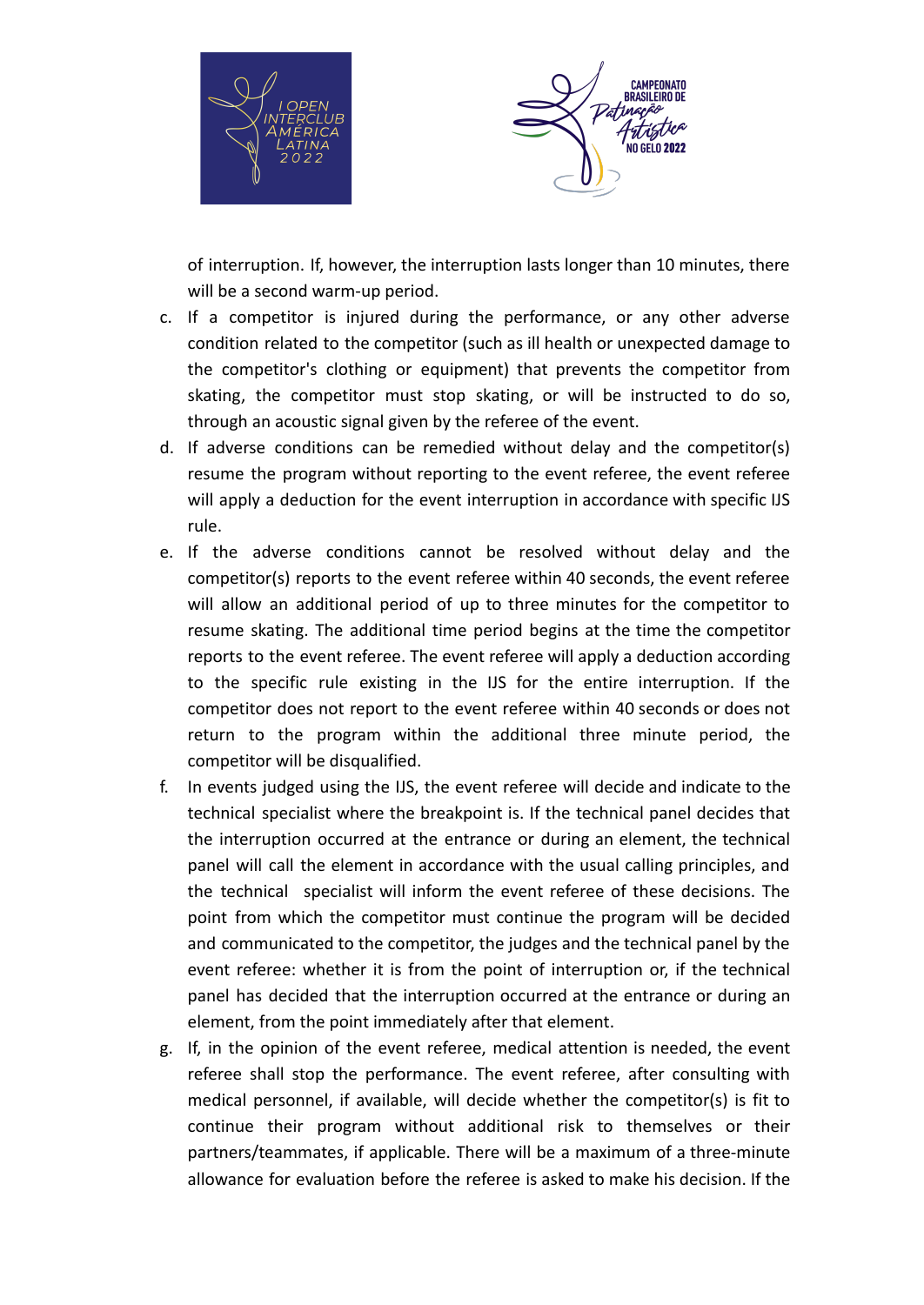



event referee determines that the competitor is not fit to continue, the competitor will be considered disqualified.

- h. If a competitor, who should be skating first in his/her group, is injured, or any other adverse condition relating to the competitor or the competitor's equipment is preventing the competitor from skating during the warm-up period, and the time before the start of the program is not sufficient to remedy the adverse condition, the event referee will allow the competitor an additional three minutes before the competitor is called to commence the program. No deduction applies.
- i. If any competitor entering the ice and being called upon to start the program is injured, or any other adverse condition related to the competitor or his/her equipment is preventing skating from taking place, and the time before the start of the program is not sufficient to remedy the adverse, in this condition, the event referee will allow the competitor up to three additional minutes before the competitor is called to start. The event arbiter will apply a deduction as per the specific IJS rule.
- j. If any competitor is called to the start and assumes the starting position, is injured or any other adverse condition related to the competitor or equipment is preventing the competitor from skating, the Call to Start rule applies. If sixty (60) seconds is not sufficient to remedy the adverse condition, the event referee will allow the competitor up to an additional three minutes, applying a deduction for the entire interruption as per the specific IJS rule.
- k. No restart of the entire program is allowed, except for poor quality songs.
- l. If a competitor is unable to complete the program, no marks will be awarded and the competitor will be considered disqualified. The same applies to the situation where a competitor is given the opportunity to continue the program from the point of interruption and is once again unable to complete the program.

## **11. General Rules - Warming Up:**

The Referee will have the power to change the schedule, warm-up times and the group sizes at all Singles levels and age categories.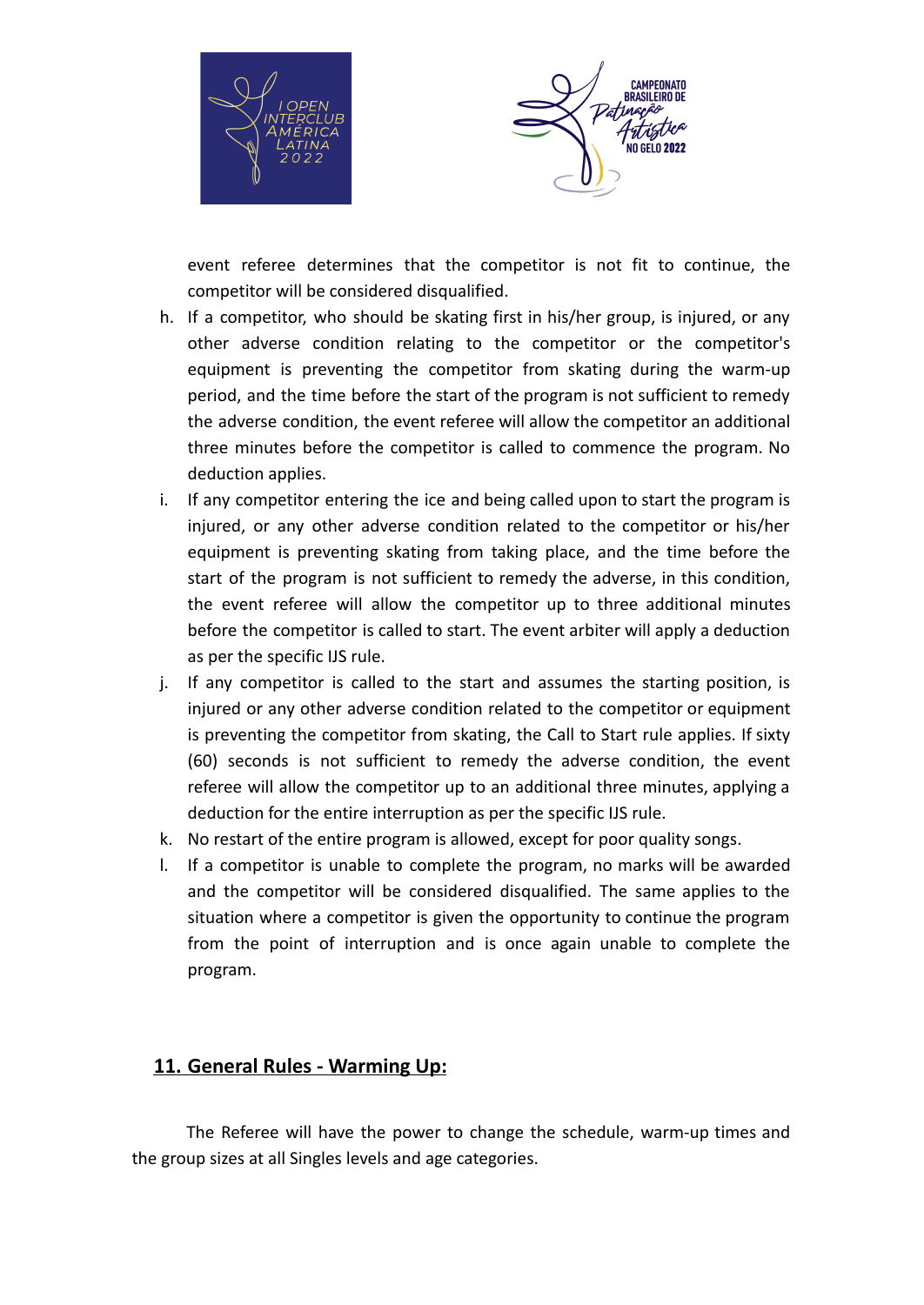



In case of interruption of competition of more than 10 minutes, due to unforeseen circumstances, the skaters in question will be allowed a second warm-up period of six minutes in the case of Singles.

After the warm-up time assigned to a group, no skater in that group, at any other time, unless otherwise authorized by the referee, may practice for any period of time on the official surface of the ice or any other ice surface until the event segment has concluded. This rule does not affect the skater's official warm-up group or the time immediately preceding the skater's call of his/her name. The skater who violates this rule will be disqualified from the competition.

Prior to the start of any segment of the Competition, the referee must allow a warm-up period in groups as follows:

- Nível Pré-iniciante: 3-minute warm-up in groups of up to six skaters.
- Nível Iniciante, Pré-básico e Básico: 4-minute warm-up in groups of up to six skaters.
- Nível Juvenil e Intermediário: 5-minute warm-up in groups of up to 5 skaters.
- Nível Adulto (todos): 6-minute warm-up in groups of up to 4 skaters.
- Nível Artístico Singles: 6-minute warm-up in groups of up to 6 skaters.
- Nível Artístico Grupos: 6-minute warm-up in groups of up to 3 groups.

## **12. Call to Start (for all Singles and Artistic Group events):**

The State of the Federation it represents will also be announced for Brazilian athletes and the country for foreign athletes.

All singles and artistic group competitors must take the starting position of each competition segment (short program, free skating or artistic program) within 30 seconds after the name of the competitor/group has been announced. If the contestant/group has not taken their starting position within 30 seconds after their name is announced, the referee will deduct 1.00. If the competitor/group has not taken their starting position within 60 seconds after their name is announced, the competitor/group will be considered disqualified.

a. If a competitor/group fails to register, fails to deliver the music or fails to attend the warm-up, such competitor/group will be considered officially disqualified and the name of the competitor/group will not be announced.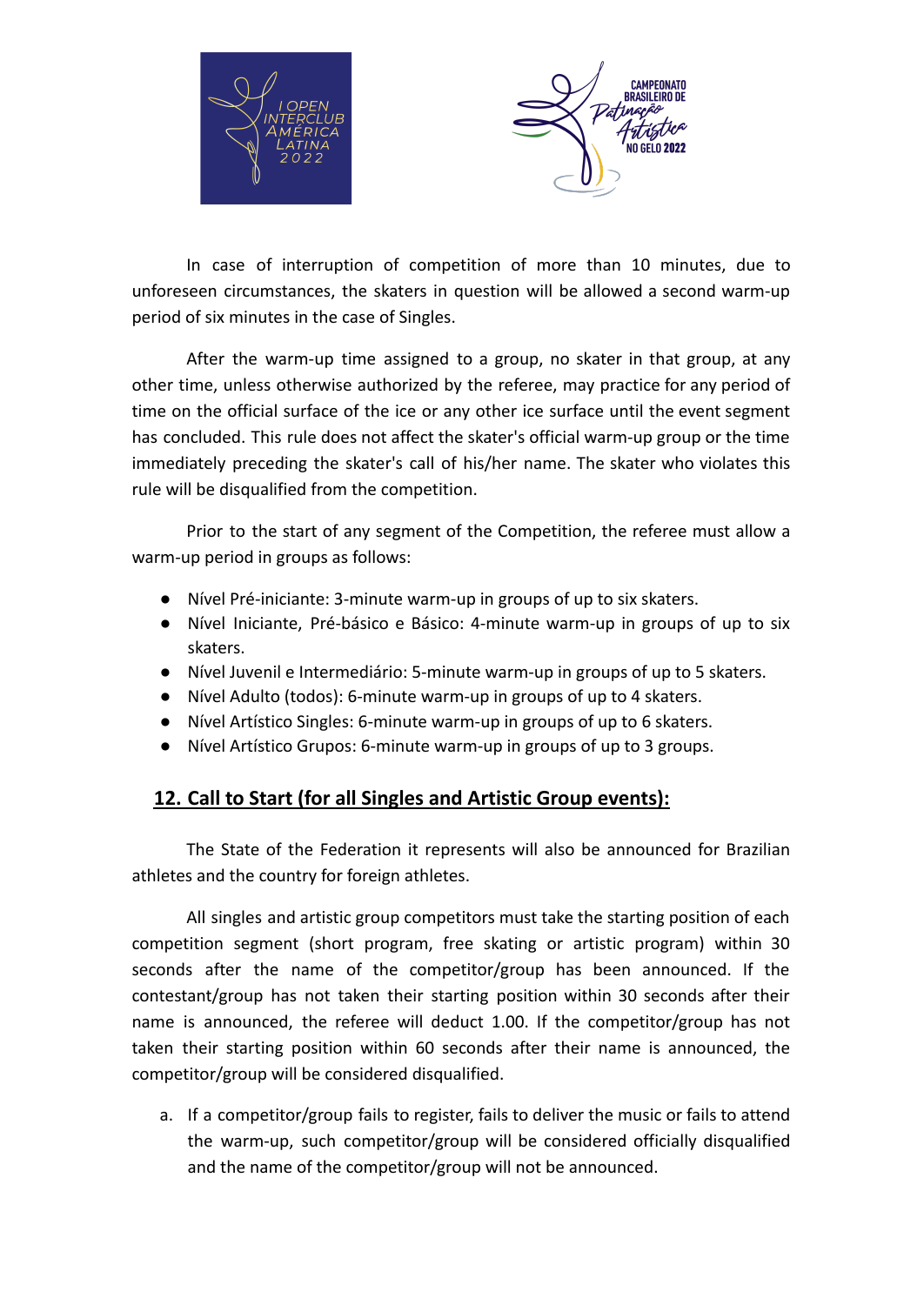



b. Competitors must thank the technical panel and public at the center of the ice and leave without delay.

# **13. Singles Championship:**

## **a. Short Program and Free Skating - General Requirements:**

- The skating order of the required elements is optional.
- Elements are restricted in the number of times the element is executed.
- Vocal music is allowed.
- Skate using the entire ice surface.
- The skater can use elements from a previous level.
- Elements from higher levels may not be used.
- In the execution of Step Sequences and/or Choreographic Sequences, the movements must be performed in a perceptible, identifiable, and correct edge, to be considered valid for the judges.
- All arabesques must be performed with the free leg at least parallel to the ice surface and held in position for at least sufficient time to make the element readily identifiable to the public and judges.
- All necessary jumps must be performed as individual jumps or as indicated in the official regulations (combo or sequence according to the level).
- Spins will only be considered if performed correctly: in Sit Spin the bent leg must be at least parallel to the ice surface; on Camel Spin, the free leg must be at an angle of at least 90 degrees to the ice. The rotations will be counted from the moment the skater reaches the correct position. If the skater leaves this position and then returns to the correct position, the revolutions count will restart.
- Skating time varies by level and must not exceed the maximum time allowed. Skaters have a tolerance of plus or minus 10 seconds to complete the program.

**IMPORTANT: All elements required for the level at which the skater is competing must be suitable for the size of the track on which the championship will be held, without prejudice to the quality of performance or the number of elements or repetitions (if applicable).**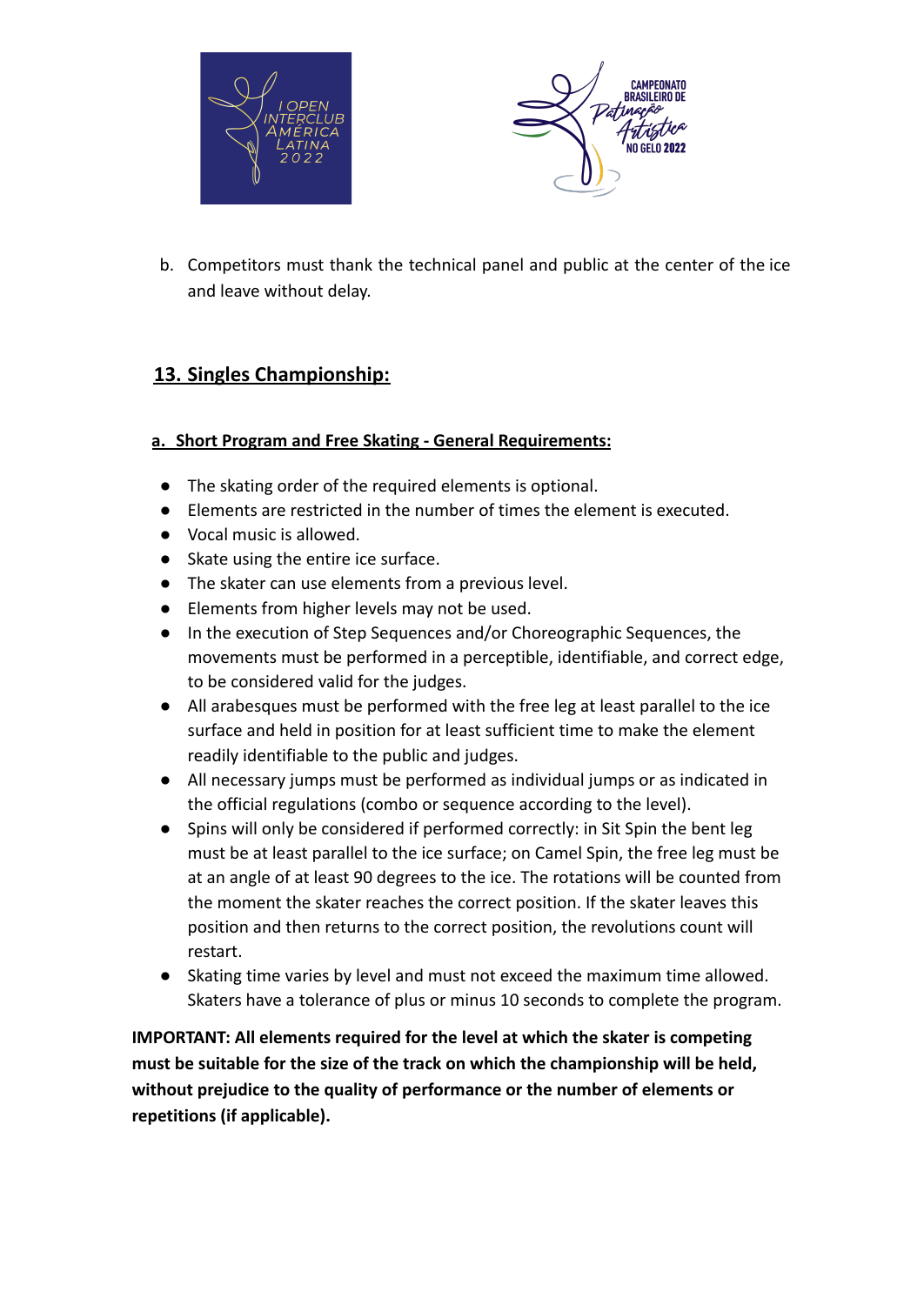



# **14. Artistic Championship:**

### **a. Judgment:**

1. Performances will be judged from an entertainment point of view, for theatrical and artistic qualities.

2. Technical skating skills and difficulty will not be rewarded as such; however, the skating must be the main element of the performance and have sufficient quality to support the selected theatrical elements.

3. Unintentional falls, poorly executed skating elements and obvious loss of control will negatively affect the competitor's/team's marks.

4. Jump difficulty is not rewarded in judges' scores, so jumps, if choreographed, must be performed with style, flow and confidence.

5. Artistic elements assessed will include, but are not limited to:

a) Reflection of musicality in terms of the program concept

b) Projection

c) Energy

d) Time

e) Acting

f) Skating skills according to the song

g) Use of props and scenery

h) Interaction (groups only)

i) Note: Prolonged pauses to express lyrics are discouraged

6. The judgment system used will be the IJS:

a) Only components will be judged.

b) No marks for technical skating will be awarded.

7. Deductions will be applied for negligence relating to: costumes, props, program duration.

## **Artistic: Singles and Groups:**

- 1. A skater can entry to compete in the Artistic category in singles and in groups.
- 2. Singles: these are artistic performances with only one skater.
- 3. Groups: these are artistic performances with two to seven skaters.
- 4. Props and scenery are allowed during program execution.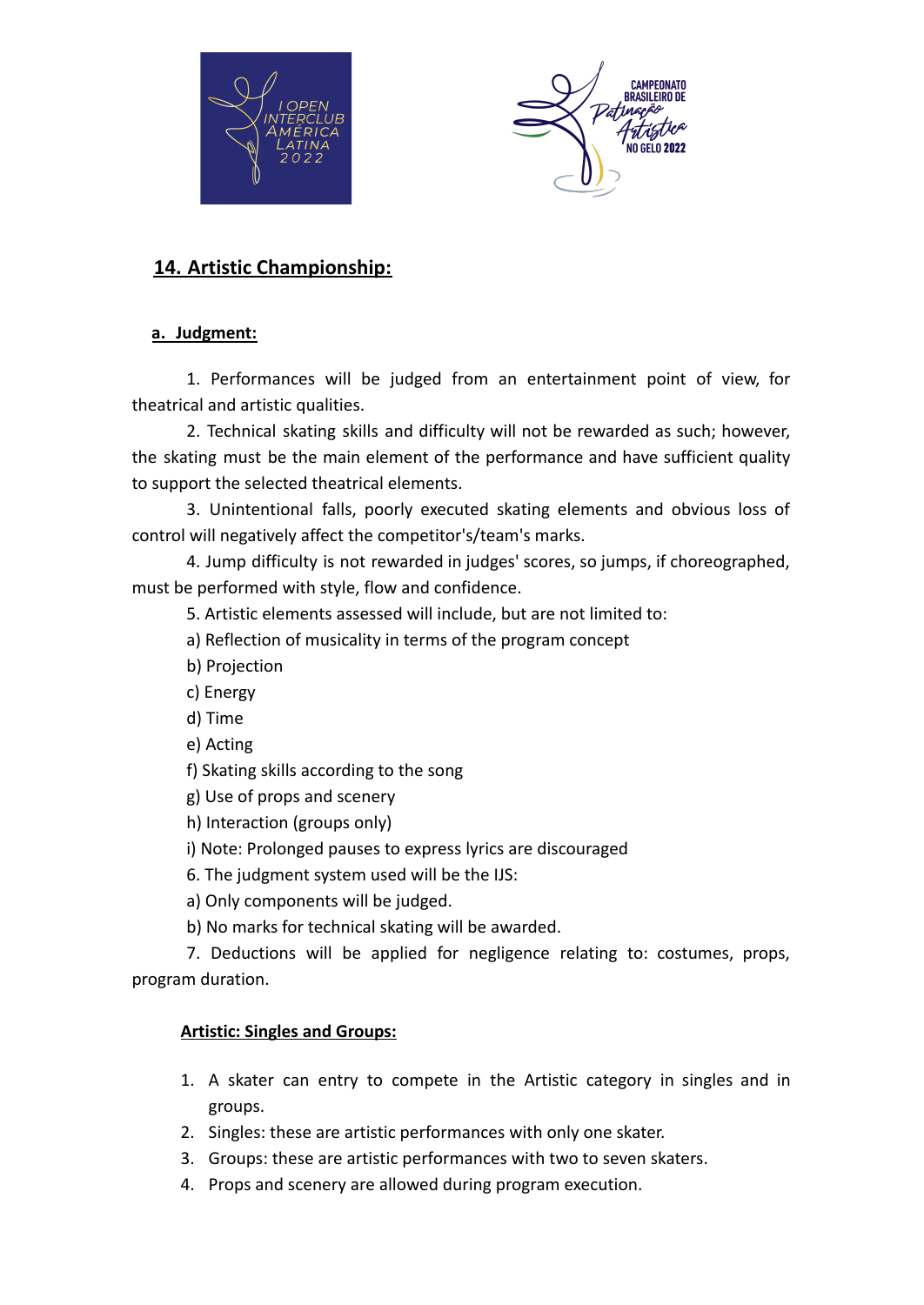



5. No props or scenery are allowed on the ice during warm-up.

### **Timing:**

The program time will begin with the first intentional movement of any skater, whether in singles or in a group.

#### **Scenario rules and props:**

1. Props and scenery must be put on and taken off:

• Unassisted, by individual competitors, with a total duration of up to one minute.

• Unassisted, by the group's teams within two minutes maximum for setup and two minutes maximum for removal. Those who are not skating cannot enter the ice.

2. General:

• The inclusion of scenery and/or props is not required.

• The entire scenario will be portable and does not require any mechanical means of transport (for example: forklift, etc.). Its transport will be the responsibility of the skater or the group.

• A mandatory deduction of 1.0 may be applied by each judge as instructed by the referee for the following violations:

- For safety reasons, no propulsion devices will be allowed. This includes items like cannons and trampolines. Devices like these, which could be used to help skaters jump in the air, are NOT allowed.

- The use of smoke, fire, dry ice, liquids, live animals, feathers, bubble machines or any substance that could harm the ice surface and/or skaters is not permitted.

- No projectiles are allowed.

- All props must be under the skater(s) control. for example, images or objects controlled remotely.

- Mirrors or glass of any kind are not allowed on the ice.

- People cannot be used as props.

• For group settings (2:00 max): An announcement will be made after 1 minute has elapsed. Another announcement will be made when 30 seconds remain. At the 2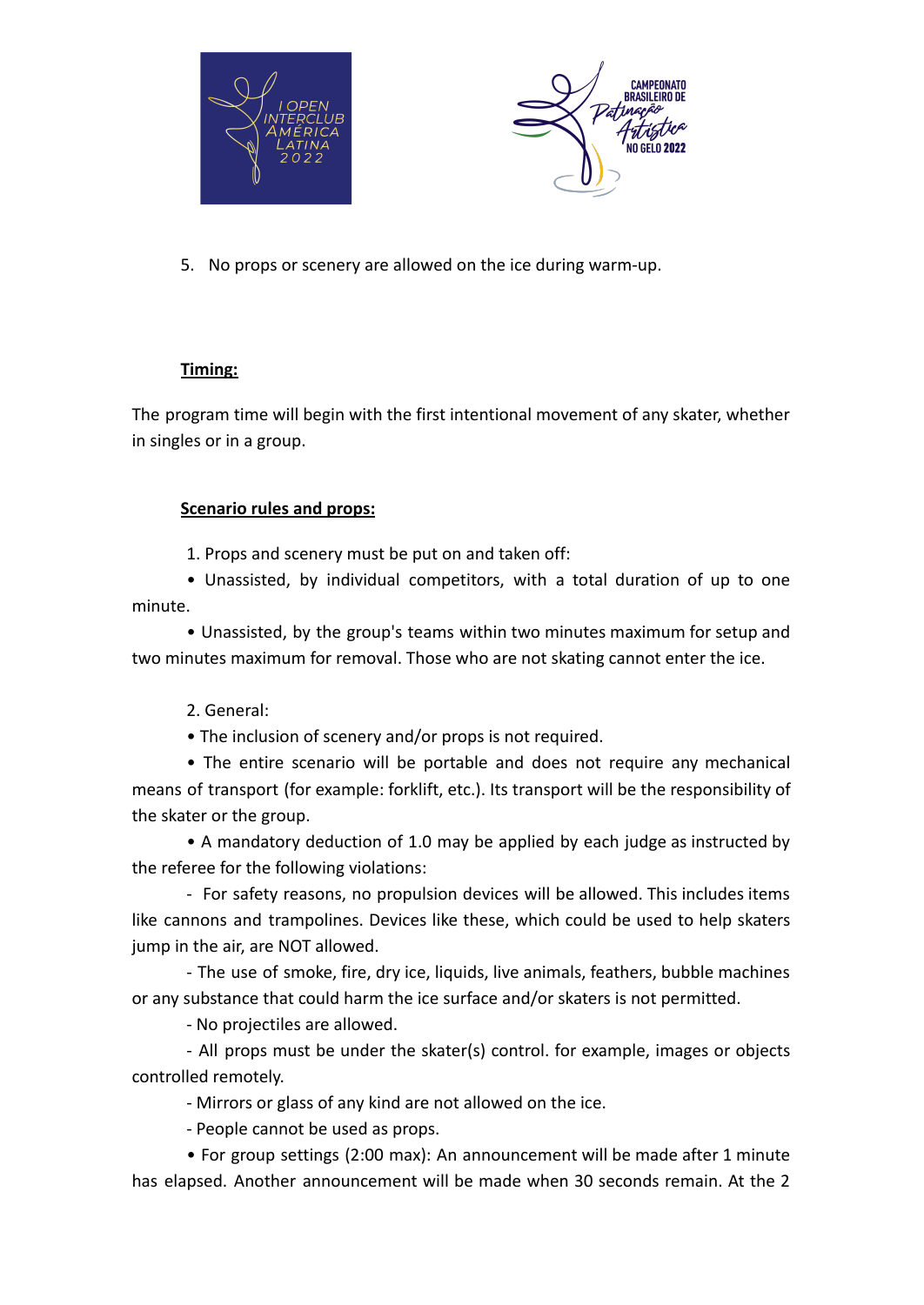



minute mark, an announcement is made that the setup time is over. The set-up must be complete, and the skaters must be in their starting position before the two-minute announcement is made.

• There will be no announced countdown for individual or group skaters.

• If a competitor has any doubts about the safety of his/her performance, the referee should be consulted.

## **Single Definitions:**

### **Free Skating:**

It consists of a well-balanced program of free skating elements such as jumps, spins, steps and other linking movements performed with a minimum of skating on two feet, in harmony with the skater's chosen music. Within the applicable well-balanced program requirements of the skater's level, he/she has complete freedom to select the free skating elements. All elements must be interconnected, using steps of a different nature and by other skating movements, at the same time using the entire ice surface (crossing forwards and backwards are not considered as connecting steps). Special attention should be paid to choreography, expression, music interpretation, intricate footwork and transitions between elements.

## **JUMP:**

Jump elements: An individual jump, a combination of jumps or a sequence of jumps. (Example: An individual jump is counted as a jump element; a jump combination is counted as a jump element; a jump sequence is counted as a jump element).

- Single Jump: A jump performed by itself (not as a combination of jumps or a sequence).
- Jump combination: In a jump combination, the landing foot of one jump is the take off foot of the next jump. A full turn on the ice between jumps (free foot may touch the ice, but no weight transfer) keeps the element in the frame of defining a jump combination (but with an error). A jump combination can consist of the same or different jumps.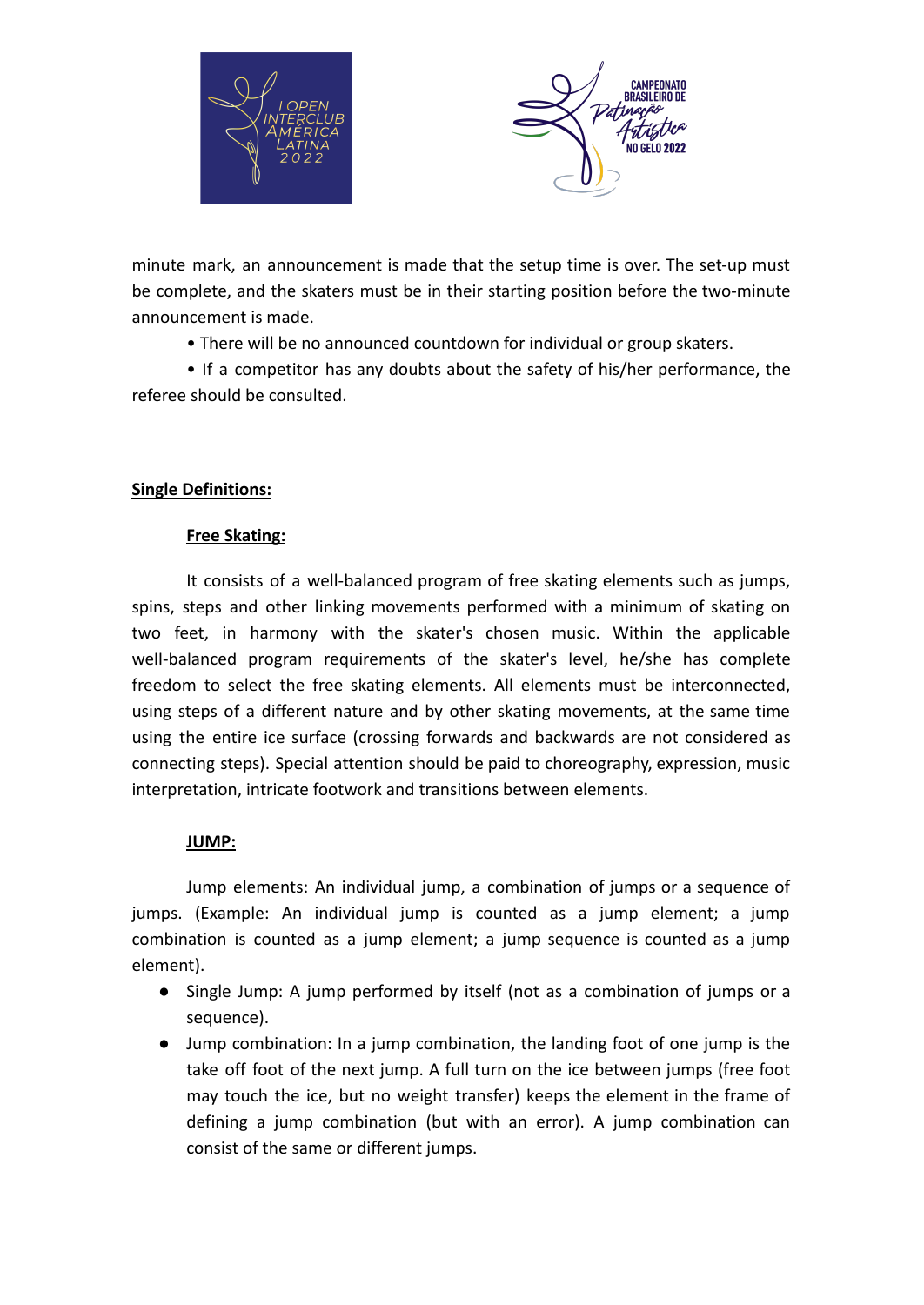



- If the jump are connected with an unlisted jump, the element is called a hop sequence, regardless of how many listed hops are made consecutively.
- An Euler (half-loop) is considered as a jump with value in the SOV, when used in combinations/sequences.
- If the first jump of a two-jump-combination fails to be successful and turns out as a "non-listed jump", the unit will still be considered as a jump combination.
- Jump sequence: A jump sequence can consist of any jump of any number of revolutions immediately followed by an Axel-like jump of any number of revolutions.
- Jump repeats: Each level has different limitations on which jumps can be repeated; however, the following rules are consistently applied at each level:
- Jumps with the same name but different numbers of turns are considered different jumps. For example, a double loop is considered a different jump than a triple loop;
- If a jump that can only be repeated as part of a jump combination or jump sequence is performed twice as a solo jump, the second run will only receive 70% of the base value and will be scored as described below:
	- o A program is not considered balanced when it contains an extra number or less than the minimum required number of an element or when there are no connecting steps between the elements.
	- o If a jump is performed more times than allowed, the additional attempt is treated as an additional element and will not be considered, but will count towards the maximum number of jump elements. If the additional jump is performed in a combination or sequence, only the individual jump that does not meet the requirements has no value. Jumps are considered in the order of execution. Since the triple jump and the Walley triple jump are very similar in nature and equal in value, the skater can perform only one or the other, but not both.
- Unlisted Jump: Jumps that are not listed in the SOV (for example: Walley, Split Jump, Inside Axel with any number of turns taking off from the inside edge to the front, etc.) will not be counted as a jumping element, but can be used as a special entry for the jump to be considered in the mark for Transitions.
- "Under rotated" jumps: A jump will be considered "under rotated" if there is no rotation of more than 1⁄4 turns but less than 1⁄2 turns. A sub-rotated jump will be indicated by the Technical Panel to the Judges and in the protocols with a symbol "< " after the element code.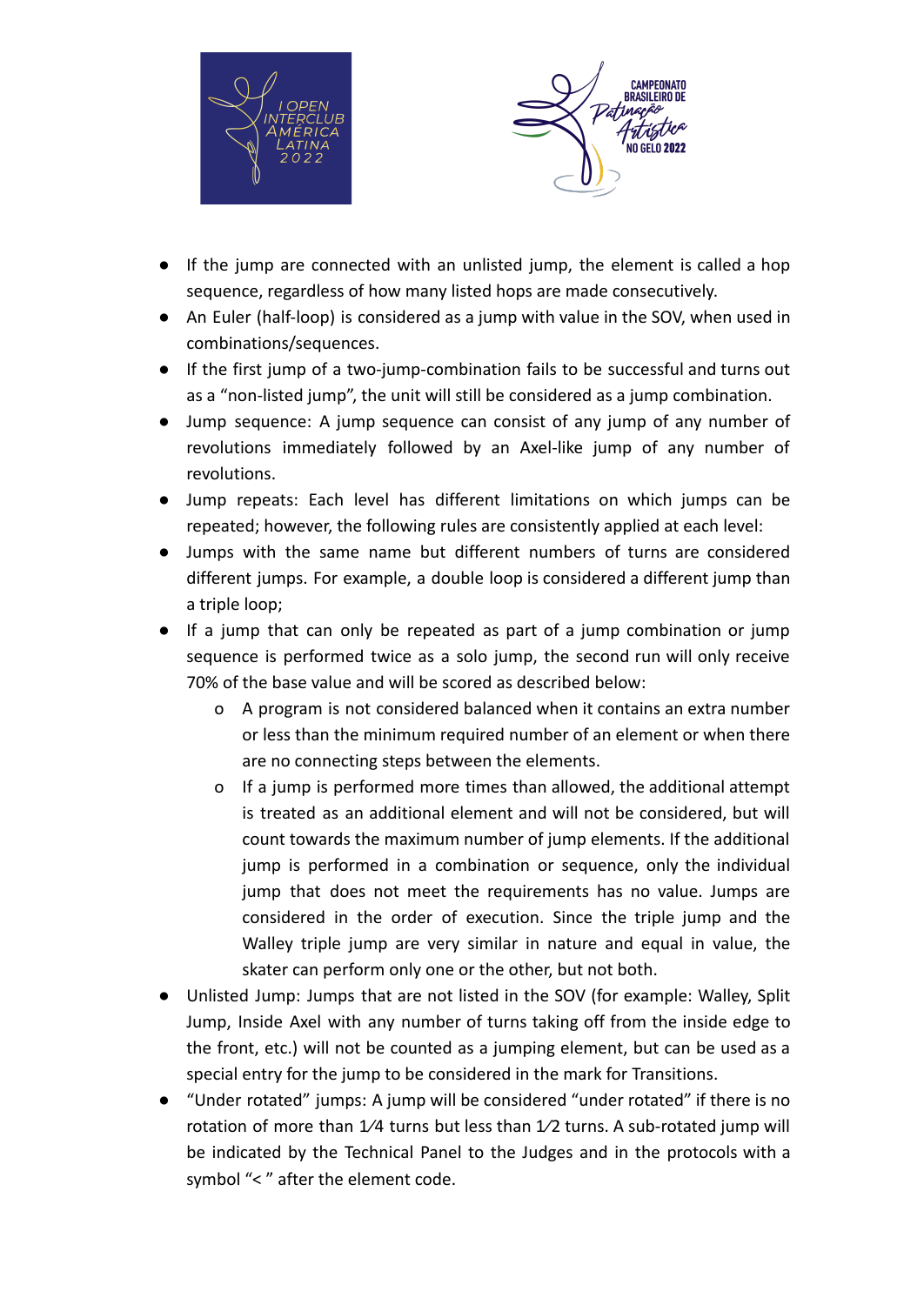



- "Downgraded" jumps: The jump will be considered "downgraded" if it lacks rotation of 1⁄2 turns or more. A downgraded jump will be indicated by the Technical Panel to the Judges and in the protocols with a symbol "<< " after the element code.
- "Stolen" Take-Off: A clear forward take-off (backward for Axle-type jump) will be considered a downgraded jump.
- Attempted Jump: What is an attempt? In principle, clear preparation for a take-off from a jump, stepping with the entry edge or putting the brake tip on the ice and leaving the ice with or without a turn is considered a jump attempt and is not valued.
- Jump Entry on Wrong Edge (Flip / Lutz): In the flip, the jump entry is on the inner edge backwards. In the lutz, the entry is on the external edge on the back. If the entry edge on the jump is not correct and clean and clearly identifiable, the TP (Technical Panel) indicates the error to the judges using the signs "e" (Wrong edge) and "!" (Attention).
- Extra jumps: If an extra jump is performed, only the individual jump that does not meet the requirements will have no value. All extra jumps are called and marked with an \*. Jumps are considered in the order of execution.
- Considering that the entire competition will have a free skating, the following rules apply to repetitions:
	- o First Repetition of a Triple/Quad Jump: First repetition of a triple or quad jump with the same name and the same number of turns without one of them being in a jump combination/sequence: both jumps will be counted as solo jumps, but the second of these jumps will be marked with the "+ REP" sign and will receive 70% of the base value with the result rounded to two decimal places.
	- o First Repetition of a Double Jump: First repetition of a double jump as an individual jump or in a jump combination/sequence: Both jumps will receive the full base value.
	- o Second/Third Repetition of a Double/Triple/Quad Jump: Second/third repetition of a double or triple or quad jump with the same name and the same number of turns as a solo jump or in a jump combination/sequence: only jumps that do not meet the requirements will not receive any value, but the rest of the combination/sequence jumps will be counted.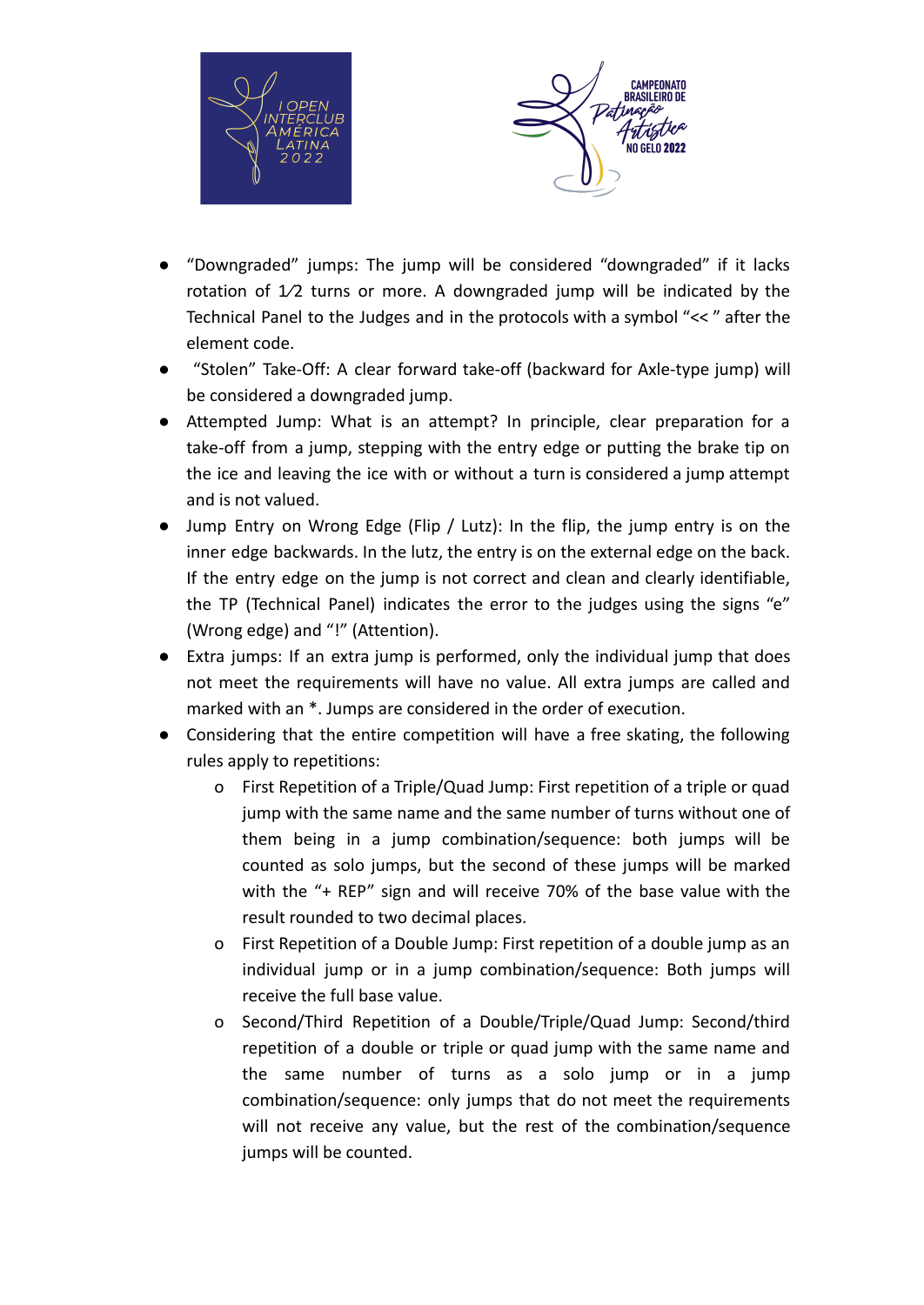



- o Second Jump Combo with 3 Jumps: Only jumps that do not meet the requirements will not receive any value.
- o More than 3 Jump Combinations/Sequences: If the number of jump combinations or sequences is more than three, only the first jump of the extra jump combinations/sequences is counted. This jump will be marked with the "+ REP" sign and will receive 70% of the base value (as a repeat of a jump combination/sequence), eg.  $3Lo + 3T^* + REP$ ,  $3Lo +$ 3T \* + 2A \* + REP etc.
- o Executions of an Uncounted Jump in the Jump Combination or Sequence: If in a jump combination or sequence a skater falls or leaves a jump and immediately executes another jump, the jump after the error is not counted, and the call will be the jump performed before that error + combo/sequence + the jump performed. Jumps after the error are marked with an \*.

#### **Requirements for the Jump element:**

Complete rotation jump: < and << signs indicate an error. The base values for these hops are listed in the SOV table.

The jump with the << sign is evaluated with the SOV of the same jump, but with one less turn.

Using the correct edge for the take off of the F/Lz: signs "e" and "!" indicate an error. The base values of these jumps are listed in the SOV table.

The sign "!" allows the jump to keep its original base value.

If both < and "e" signs are applied to the same jump, the base values of these jumps are listed in the SOV table.

#### **Clarification of Difficulty Types for Jumping Singles - Season 2022/2023:**

A jump will be considered "under-rotated" if it is missing ¼ revolution or more, but less than ½ revolution.

The Flip jump takes its take off from an inside edge of the back. The Lutz jump takes its take off from an outer edge of the back. The Technical Panel decides on the take off edge of these jumps and indicates possible errors with the signs "e" and "!". In cases of serious errors I sign "e") the jump base value and the GOE are reduced. In cases of minor errors (sign "!") the base value remains, but the GOE is reduced.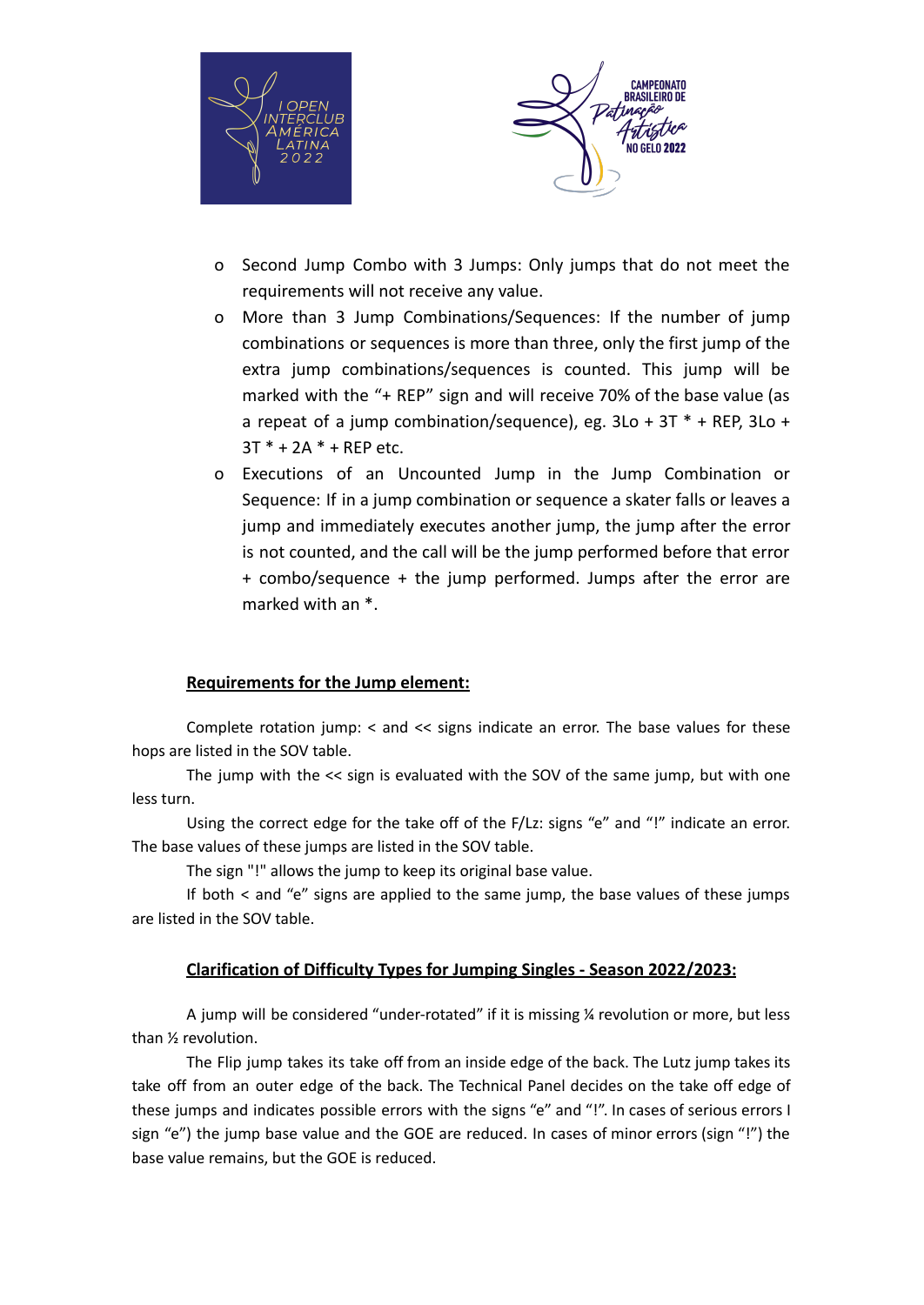



In the Short Program, jumps that do not meet the required elements (including incorrect revolution number) will have no value (no value), but will block a jump judgment space if there is any empty space. If a combination of two double jumps is not allowed (Senior men and women and Junior men), this jump will have a lower value after considering the signs <; <<; "e" will not count (ex: 2Lz+2T\*; 2T\*+2Lo; 2Lz|<+2t\*; 2F<<+2T\*)

In the Short Program, the final GOE must be -5 if the Jump Element does not comply with the required content. This means that, for example, either the Jump Element has the wrong number of revolutions, or the jump was repeated, or the jump combination only has one jump and the + COMBO sign

Repetitions in the Short Program: If the same jump is performed twice, once as an individual jump and once as part of a jump combination, the second execution will not be counted (if this jump repetition happens in a jump combination, only the jump that does not comply with the required content will not be counted).

Extra elements of individual jumps in the Free Skate: If an extra jump(s) is executed, only the individual jump(s) which is not according to requirements will have no value. The jumps are considered in the order of execution.

Jump Sequences in the Free Skate: a jump sequence consists of 2 jumps of any number of revolutions, starting with any listed jump, immediately followed by an Axel-like jump with a step directly following the previous jump's landing and the Axel jump's take off.

Single Euler between two jumps listed in a Jump Combination: Single Euler (1Eu) missing half a revolution or more will be considered "downgraded" (<<). In this case, the judges will apply the reduction to a "downgraded" jump. If a Single Euler lacks less than 1/2 of a revolution, it will not be considered an "under-rotated" (<) jump by the technical panel. If Single Euler is not clearly performed, or is performed as a "step over", the judges will apply the reduction in GOE.

#### **SPIN:**

A spin must have the minimum number of rotations; however, a spin with less than three rotations, unless otherwise indicated in the corresponding required elements, is considered a skating movement and not a spin. For any spin with a foot change, the change must be preceded and followed by a spin position of at least three revolutions. The minimum number of revolutions required must be counted from the entrance of the spin to its exit (except the final speed spin closure).

There are three basic rotation positions:

1. Camel: free leg back with the knee higher than hip level; however, Layback, Biellmann and similar variations are still considered upright spins;

2. Sit: The upper part of the skating leg at least parallel to the ice;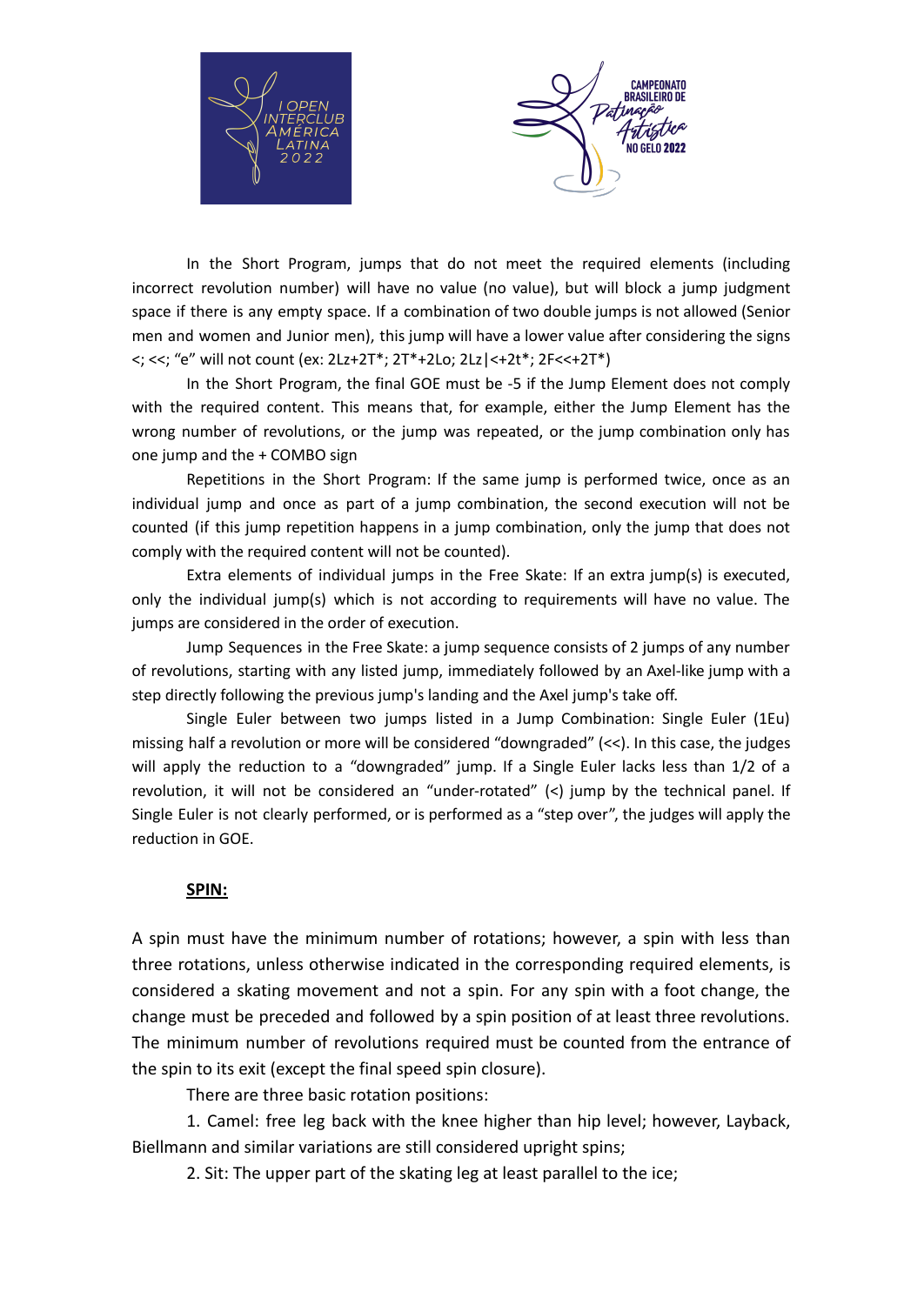



3. Upright - in the vertical position: Any position with the skating leg extended or slightly flexed that is not a Camel position.

a. Rotação de Layback: A vertical rotation in which the head and shoulders are tilted back with the back arched. The free leg position is optional.

b. Inclined lateral rotation: a vertical rotation in which the head and shoulders are tilted to the sides and the upper body is arched. The position of the free leg is optional All rotation positions not according to the above definitions are considered non-basic positions. The Biellmann Spin is considered a difficult variation of the Layback.

In an event judged using IJS, a spin that has no basic position with at least two continuous revolutions will have no value unless otherwise stated in a Technical Notification.

If a skater falls while entering a spin, a spin or rotation movement is allowed immediately after the fall for the purpose of filling time. This additional spin/rotation movement will not be counted as an element.

#### **Types of spins:**

1. Combination of spins: must have at least two different basic positions with two rotations in each of these positions at any point in the spin. Must consist of changes of foot and/or position as specified.A change of foot and a change of position can be done at the same time or separately. To receive full value, a spin combination must include all three basic positions. If the centers of the spin before and after a foot change are too far apart, and the criteria for two spins are fulfilled, only the part before the foot change will be counted and considered for level characteristics.

The number of revolutions in positions that are not basic is counted in the total number of revolutions, but changing to a non-basic position is not considered as a position change, which can only be from one basic position to another basic position.

2. Spin in one position: you may change feet (if allowed), but you may not change positions. Non-basic positions are allowed and counted in the total number of revolutions, but are not eligible as resources to increase the level. The completion position at the end of the spin (final wind-up) is not considered another position, regardless of the number of revolutions, as long as no additional characteristic (edge change, position variation, etc.) is performed at the end of the spin.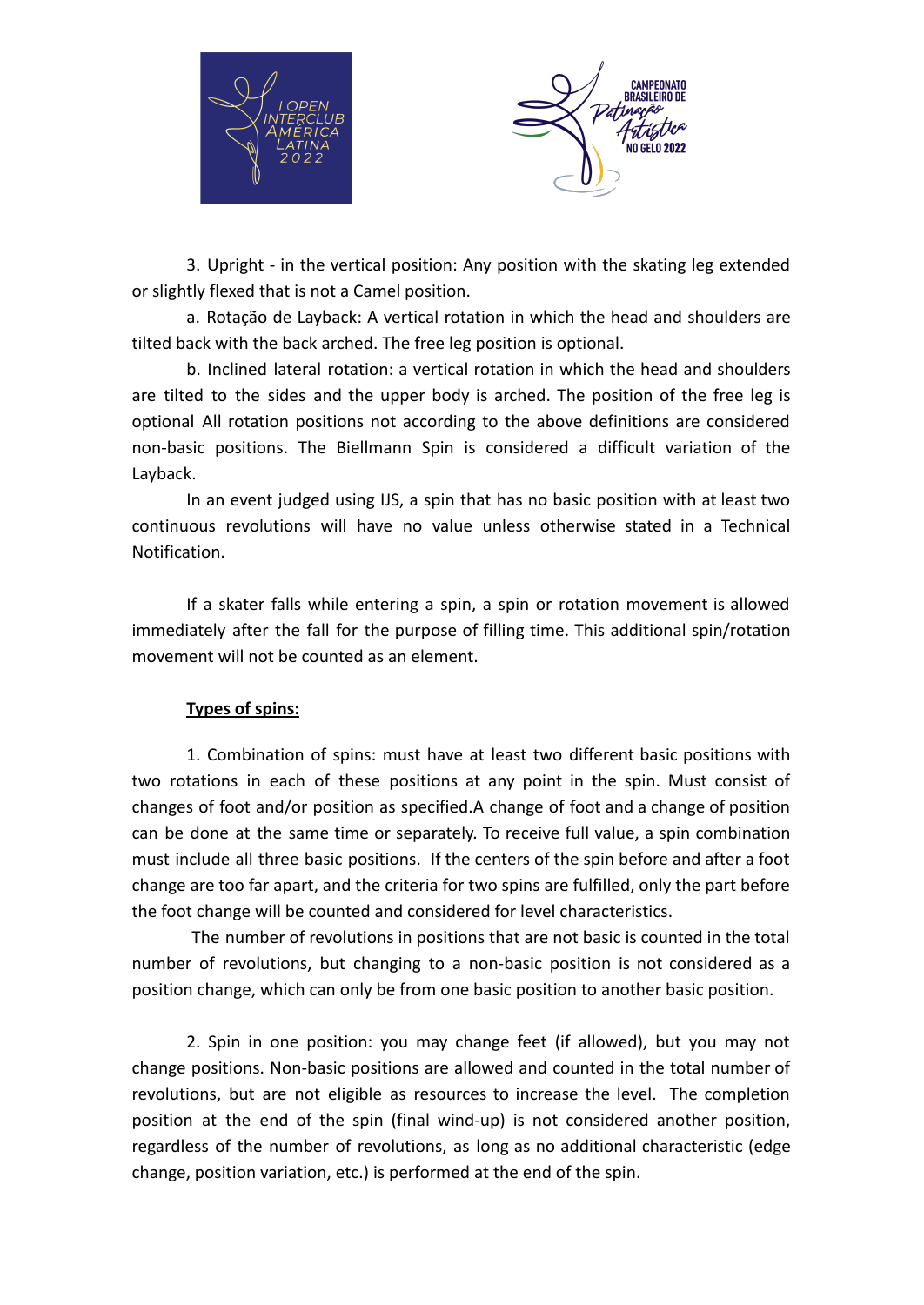



3. Fly Spin : One spin with one fly entry, no foot change and no position change. Non-basic positions are allowed and counted in the total number of revolutions, but are not eligible as resources to increase the level. The completion position at the end of the spin (final wind-up) is not considered another position, regardless of the number of revolutions, as long as no additional features (edge change, position change, etc.) are performed at the end of the spin.

A spin that starts with a jump and also changes feet and/or position is considered a spin with a fly entry, not a fly spin.

When a spin is started with a jump, no rotation is allowed on the ice before the take off.

4. Character: In well-balanced free skating, each spin performed should have a different character (abbreviation). Abbreviations can be found in the ISU Scale of Values for Singles (SOV). The character is also called "nature":

a. A spin that begins with a backward entry and a spin that begins with a forward entry are considered to have the same character if they are of the same spin type. A sit spin with a forward entry has the same character as a spin with a backward entry, and a combination of spin with a foot change and a forward entry has the same character as a combination of spin with a foot change and a backward entry.

b. A spin with a fly entry has a different character than a spin without a fly entry.

c. A spin with a foot change has a different character than a spin without a foot change.

d. All spin combinations without a foot change and no fly entry are considered to have the same character, regardless of the number or types of positions. (The same goes for spin combinations with a fly entry).

e. All spin combinations with one foot change and no fly entry are considered to have the same character, regardless of the number or types of positions and the number of foot changes. (The same goes for spin combinations with a fly entry).

5. Levels of Difficulty: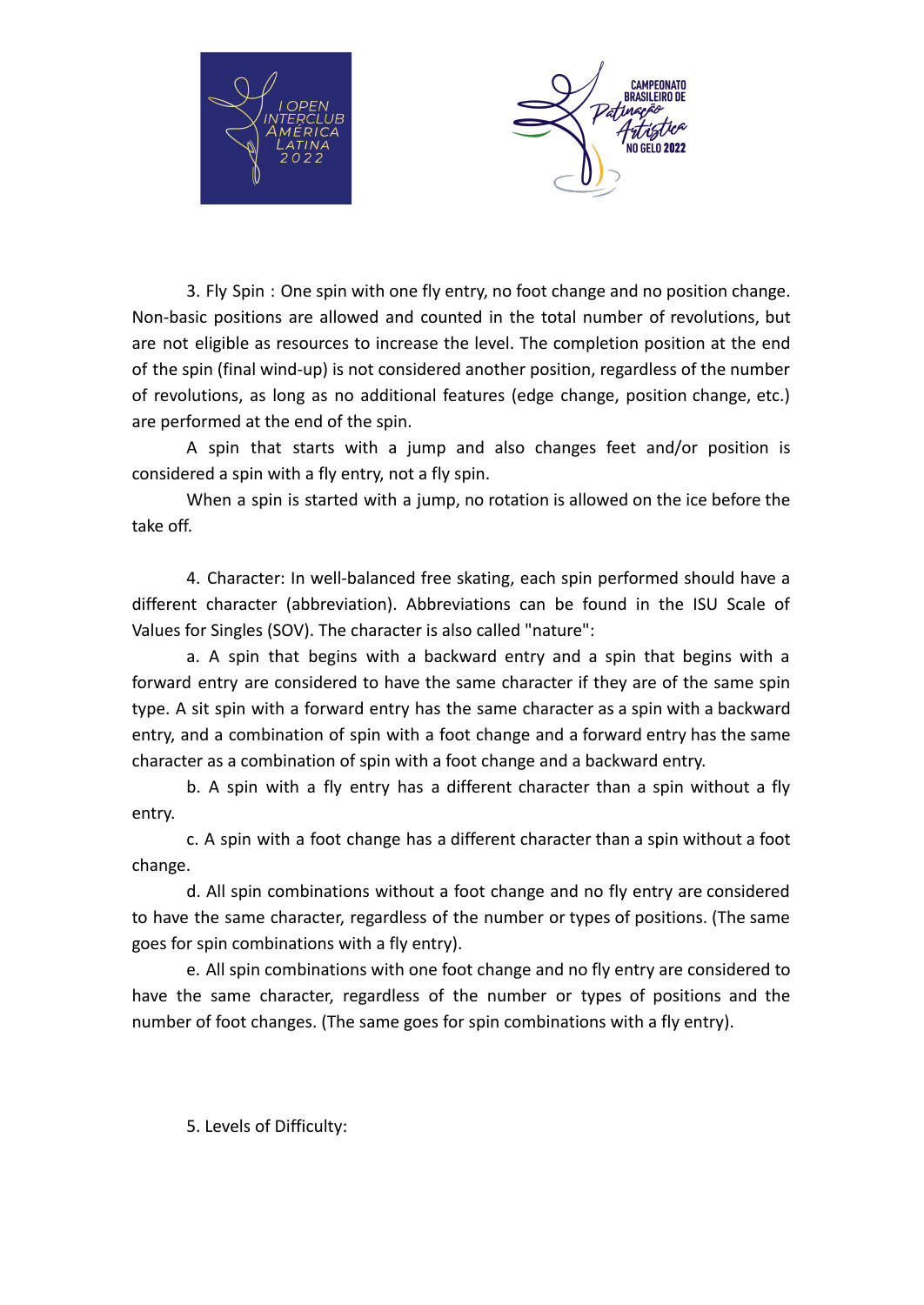



The levels of difficulty of a spin are as follows: Basic Level (B), 1, 2, 3 and 4, depending on the skater's technical level, and the number of variations exhibited by the skater.

**Difficult variations (counted as many times as performed with limitations specified below):**

- 1. Foot change performed by jumping .
- 2. Jumping into a spin without changing feet.
- 3. Difficult change of position on the same foot.
- 4. Difficult entry on a spin.
- 5. Clean edge change in Sit spin (only backward inside to foward outside), Camel, Layback and Biellmann Position.
- 6. Perform all 3 basic positions on the second foot.
- 7. Spin in both directions, one immediately after the other in sit or camel spin.
- 8. Clear speed increase in camel, sit, layback or Biellmann position .
- 9. At least 8 revolutions with no position/variation changes, foot or edge (camel, layback, difficult variation of any basic position or just for non-basic position combinations).
- 10. Difficult variation of the Fly entry in spins/spins with a Fly entry.

## **Additional characteristics for Layback spin:**

- 1. A clear change of position backwards or sideways, at least 2 revolutions in each position (it also counts if the Layback position is part of any other spin).
- 2. Biellmann's position after Layback Spin (Short program after 8 rotations in layback Spin).

Features above numbered 2 to 9 count only once per program (first time they are attempted).

Characteristic of 10 revolutions in a position, only once per program (the first spin in which it is successfully performed; if in this spin 8 revolutions are performed on both feet, any one of these executions may be counted in favor of the skater).

Any difficult spin variation category in a basic position counts only once per program (first time it is attempted).

A difficult variation in a non-basic position counts once per program in spin combination only (first time it is attempted).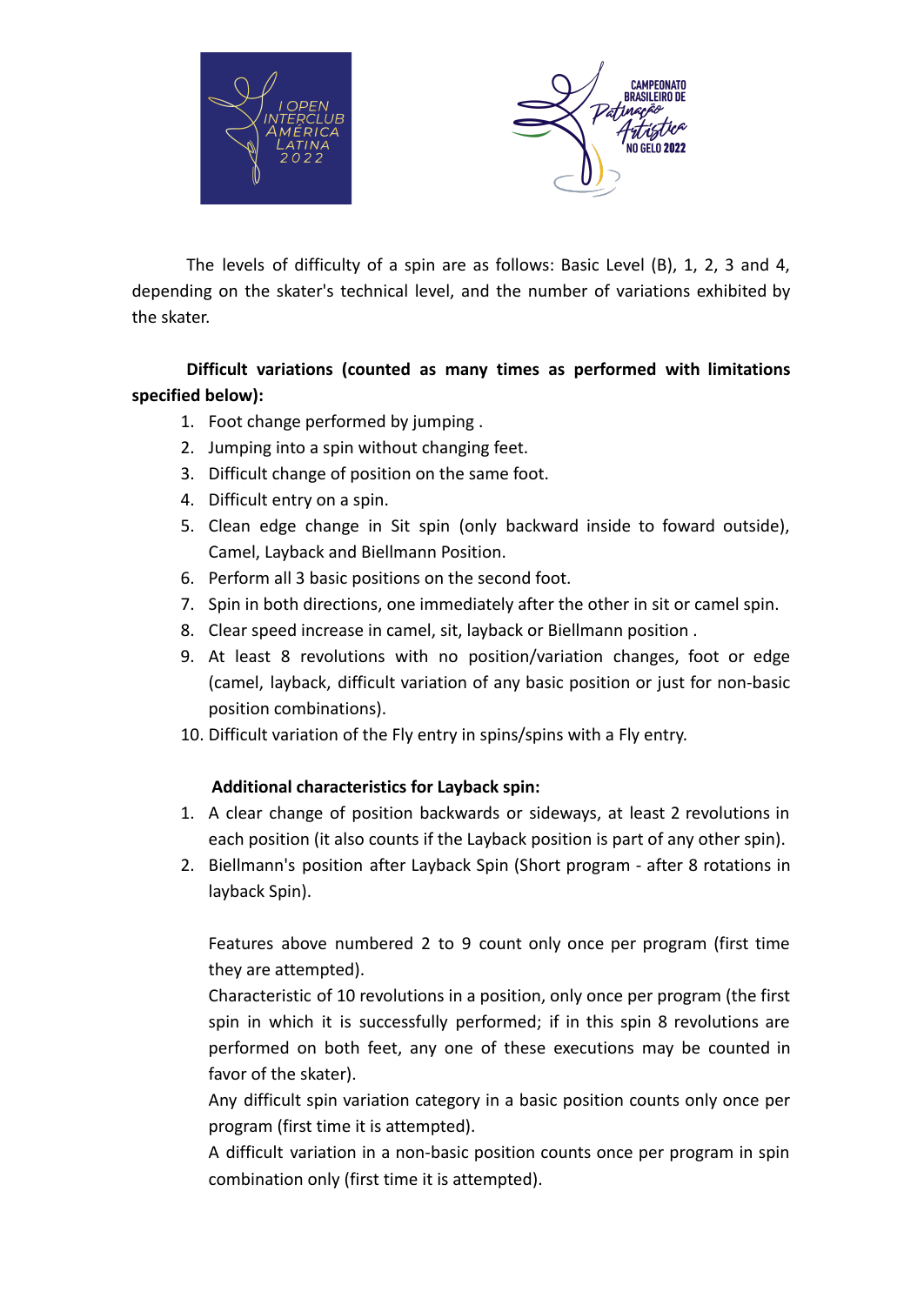



In any one spin with foot change, the maximum number of characteristics achieved on one foot is two (2).

#### **Requirements for the Spin element:**

- 1. For flying spins (no foot change and only one position) of the Short Program and the Free Skating, the following characteristics are required: a visible and clear jump. The "V" sign indicates that this requirement is not fulfilled. The base values of the spins with the "V" sign are listed in the SOV table.
- 2. The base values of spin combinations with only 2 basic positions (at least 2 revolutions in each of these positions) are also listed in the SOV table.
- 3. All spins with foot change must have 3 revolutions on each foot. In the Short Program, if this requirement is not fulfilled, the spin will become "no value". In the Free Skating, the "V" sign indicates that this requirement is not fulfilled. The base values of spins with the "V" sign are listed in the SOV table.
- 4. Spin in a position with foot change must be 2 revolutions in the chosen basic position, on each foot. In the Short Program, if this requirement is not fulfilled, the spin will be "No Value". In the Free Skating, the "V" sign indicates that this requirement is not fulfilled. The base values of the spins with the "V" sign are listed in the SOV table.
- 5. For flying spins (no foot change and only one position) of the Short Program and the Free Skating, the following characteristics are required: a visible and clear jump. The "V" sign indicates that this requirement is not fulfilled. The base values of the spins with the "V" sign are listed in the SOV table.
- 6. The base values of spin combinations with only 2 basic positions (at least 2 revolutions in each of these positions) are also listed in the SOV table.
- 7. All spins with foot change must have 3 revolutions on each foot. In the Short Program, if this requirement is not fulfilled, the spin will become "no value". In the Free Skate, the "V" sign indicates that this requirement is not fulfilled. The base values of spins with the "V" sign are listed in the SOV table.
- 8. Spin in a position with foot change must be 2 revolutions in the chosen basic position, on each foot. In the Short Program, if this requirement is not fulfilled, the spin will be "No Value". In the Free Skate, the "V" sign indicates that this requirement is not fulfilled. The base values of the spins with the "V" sign are listed in the SOV table.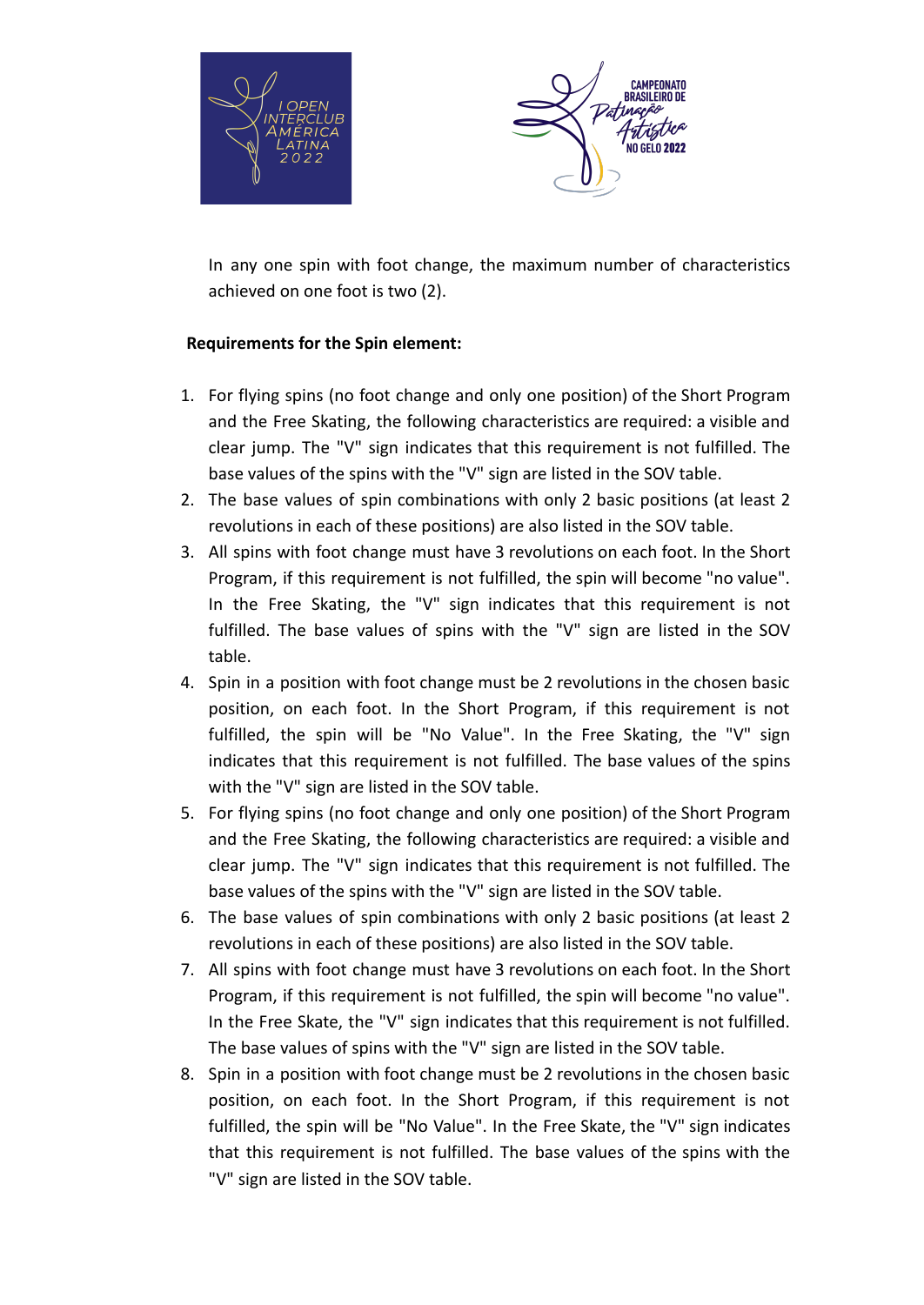



#### **Clarification of Difficulty Types for Spins on Singles - 2022/2023 Season:**

A difficult rotation variation of the position is a movement of the body part, leg, arm, hand or head, that requires strength or flexibility and that has an effect on the core body balance. Only these variations can raise the level.

There are 11 categories of difficult variations, among them 3 in camel spin position based on the direction of the shoulder line: camel foward (CF) - with the shoulder line parallel to the ice; camel sideways (CS) - with the shoulder line twisted into a vertical position; camel upward (CU) - with the shoulder line twisted more than the vertical position.

If the free leg falls for a long time while preparing for a difficult camel variation, the corresponding level characteristic is still granted, but the Judges will apply the GOE reduction for "poor/clumsy/unsightly position(s)".

"Foot change executed by jump" and "Jump within a spin without foot change": are granted only if the skater reaches a basic position within the first 2 revolutions after landing.

"Both directions immediately follow each other in sit spin or camel spin": execution of spins in both directions (clockwise and counterclockwise), which immediately follow each other, will be counted as a level characteristic for sit and camel spins in basic positions. A minimum of 3 rotations in each direction is required. A spin performed in both directions as above is considered a Spin.

"Difficult fly position variation / spins with a fly entry": is granted only if the fly position is really difficult and the skater reaches a basic position within 2 rotations after landing. Normal camel fly entry does not block the possibility to count a difficult fly entry as difficulty level.

Windmill (illusion) will be considered as a level characteristic only on the first attempt.

#### **STEP SEQUENCE:**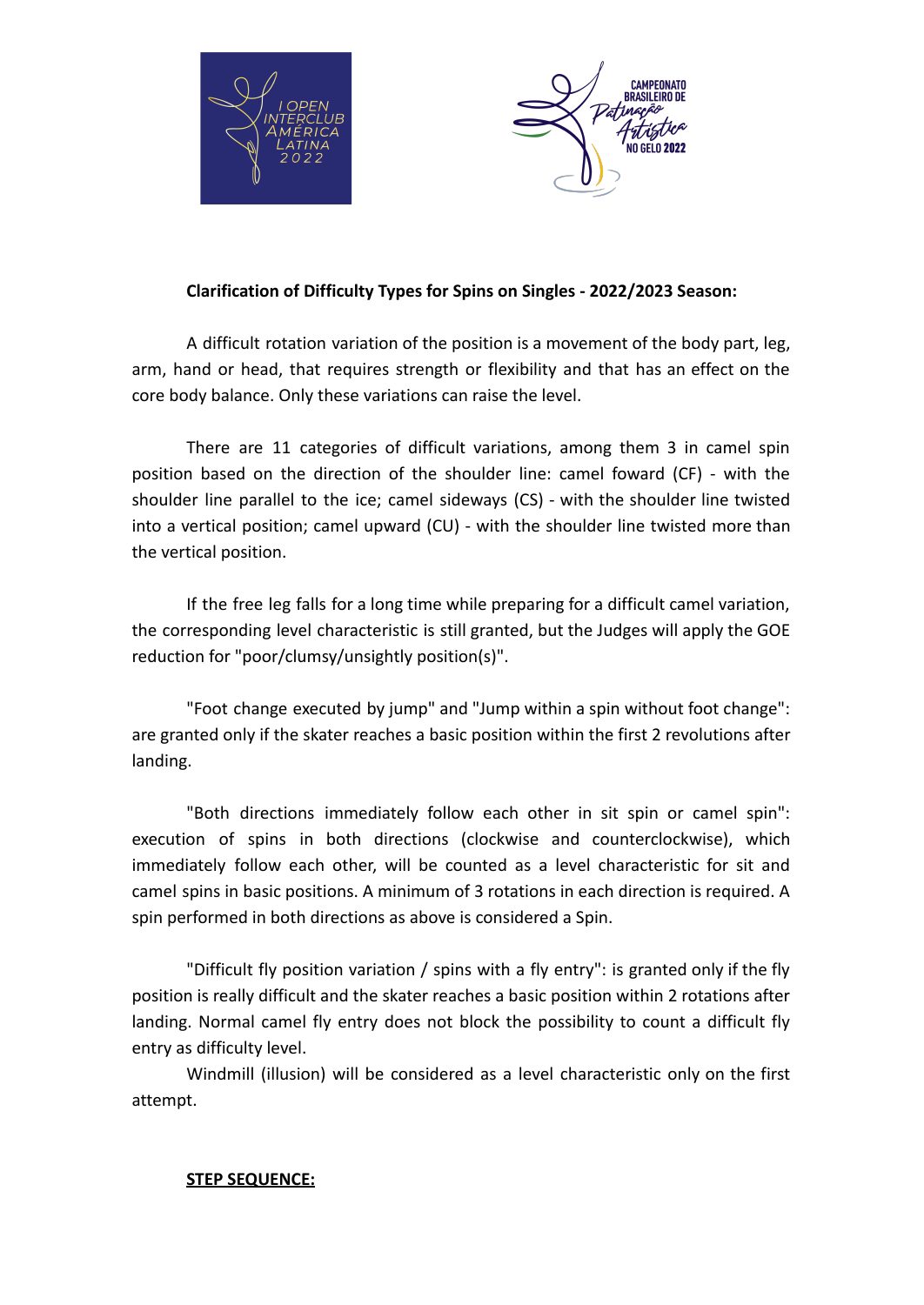



A series of steps, turns, and/or movements not listed. All step sequences must be performed according to the character of the music. Short stops according to the music are permitted. Jumps not listed are also permitted. Turns and steps must be balanced in their distribution throughout the sequence. Three turns, brackets, loops, counters and rockers, chassés, mohawks, Choctaws, edges changes, and skating movements. Patterns are not restricted.

#### **Levels of Difficulty:**

- a) Minimal variety (Level 1), simple variety (Level 2), variety (Level 3), complexity (Level 4) of difficulty turns and steps throughout the sequence (mandatory);
- b) Rotations in any direction (left and right) with complete body rotation covering at least 1/3 of the pattern in total for each direction of rotation;
- c) Use of body movements for at least 1/3 of the pattern;
- d) Two different combinations of 3 difficult turns on different feet performed with continuous flow within the sequence. Only the first combination attempted on each foot may be counted.

## **Clarification of Difficulty Types for Step Sequences in Singles - 2022/2023 Season:**

Types of difficult turns and steps: twizzles, brackets, loops, counters, rockers, choctaws. The minimum variety includes at least 5 revolutions and difficult steps, none of the types may be counted more than twice.

Simple variety includes at least 7 difficult turns and steps, none of the types can be counted more than twice. Variety includes at least 9 difficult turns and steps, none of the types can be counted more than twice

Complexity includes at least 11 difficult turns and steps, none of the types can be counted more than twice, 5 types must be performed in both directions.

Use of body movement means the visible use for a combined total of at least 1/3 of the pattern of any arms, head, trunk, hips, and legs that have an effect on the balance axis of the body.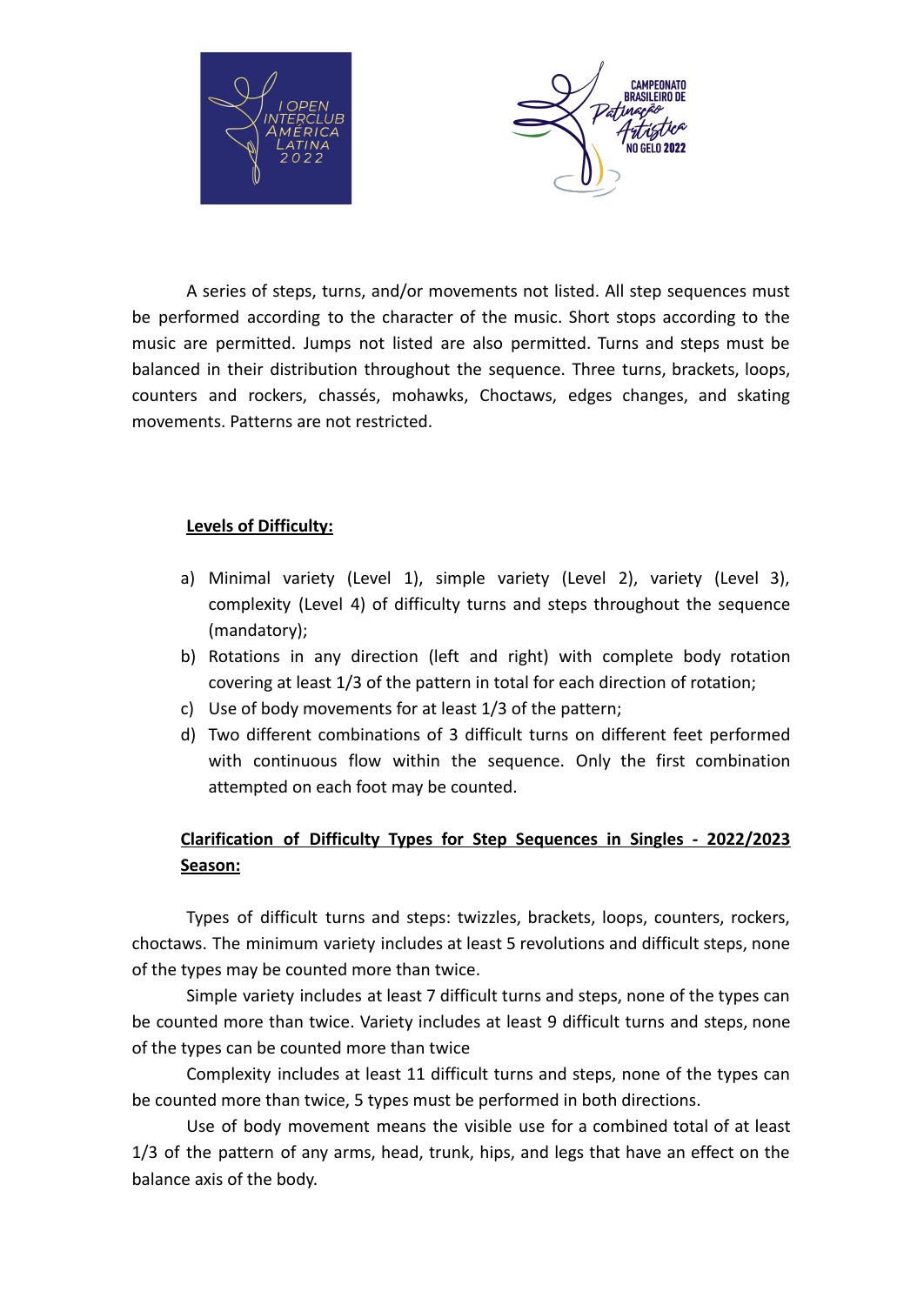



#### **CHOREOGRAPHIC SEQUENCE:**

A Choreographic Sequence consists of any kind of movements like steps, turns, spirals, arabesques, spread eagles, Ina Bauers, hydroblading, any jumps with maximum of two revolutions, spins, etc. Listed elements included in the Choreographic Sequence will not be called and will not occupy a box. The pattern is not restricted, but the sequence must be clearly visible. Choreographic Sequence which commences with the first skating movement and is concluded with the preparation to the next element (if the Choreographic Sequence is not the last element of the program). It can be performed before or after the Step Sequence. If this requirement is not fulfilled, the sequence will have no value.

# **Singles Judgment - IJS:**

1. Technical Score - Singles - IJS

a. Scale of Values (SOV): The Scale of Values contains base values of all elements and adjustments for quality of execution (GOE). The SOV for the current season can be found in ISU site.

b. Valores de Base (Base Values): Os valores de base dos elementos são medidos em pontos e aumentam com a crescente dificuldade dos elementos. A dificuldade de um elemento depende:

- For jumps: In the names of the jumps listed in the order of their difficulty (Toe Loop, Salchow, Loop, Flip, Lutz, and Axel) and the number of revolutions.
- Judges should reward added difficulty well executed on their GOE marks.

c. Levels of Elements: The technical panel will determine the name and the level of difficulty ( when necessary) of the elements. The spins and step sequences are divided depending on their difficulty into FOUR levels according to the number of characteristics obtained: Basic Level (B) in case of no characteristics, Level 1 in case of one characteristic, Level 2 in case of two characteristics, Level 3 in case of three characteristics, and Level 4 in case of four characteristics.

d. Grade of Execution (GOE):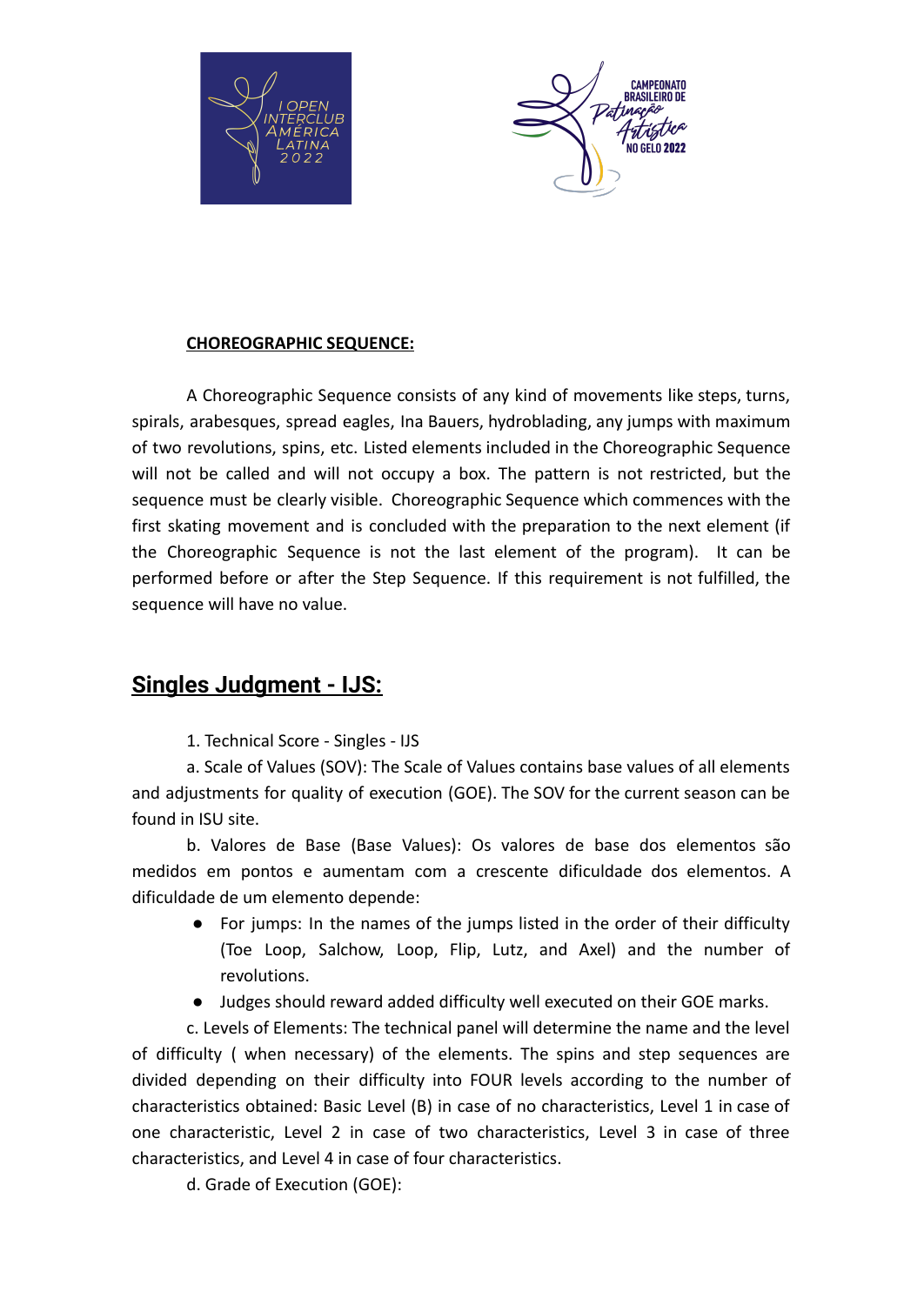



- Each judge should mark the quality of execution of all elements, depending on the positive characteristics of the element's execution and any errors present.
- The GOE is marked from  $+5$ ,  $+4$ ,  $+3$ ,  $+2$ ,  $+1$ , 0 (base value),  $-1$ ,  $-2$ ,  $-3$ .  $-4$ ,  $-5$ .

2.Illegal Elements / Moves: All illegal elements / moves performed in the program will be penalized by a deduction (see specific rule existing in IJS). If an illegal element / movement is performed during the execution of any element, the illegal element / movement deduction will be applied, and the element will be called Basic Level if the requirements for at least Basic Level are fulfilled. These are considered illegal elements/movements: somersault type jumps, lying on the ice, and extended knee and/or stationary over the knees on the ice at any time.

3. Program Component Scoring - Singles - IJS: In addition to the technical scoring, the skater's entire performance is evaluated by the program components.

4. Definitions and criteria for the analysis of program components:

a. Skating Skills (SS): Defined by overall cleanness and sureness, edge control and flow over the ice surface demonstrated by a command of the skating vocabulary (edges, steps, turns etc.), the clarity of technique and the use of effortless power to accelerate and vary speed.

In evaluating the Skating Skills, the following must be considered:

- Use of deep edges, steps and turns;

- Balance, rhythmic knee action and precision of foot placement;

- Flow and glide;

- Varied use of power, speed and acceleration;
- Use of multi directional skating;

- Use of one foot skating.

b. Transitions (Transitions / TR ): The varied and purposeful use of intricate footwork, positions, and movements that link all the elements together. When evaluating Transitions, the following should be considered:

- Continuity of movement from one element to another;

- Variety;

- Difficulty;
- Quality.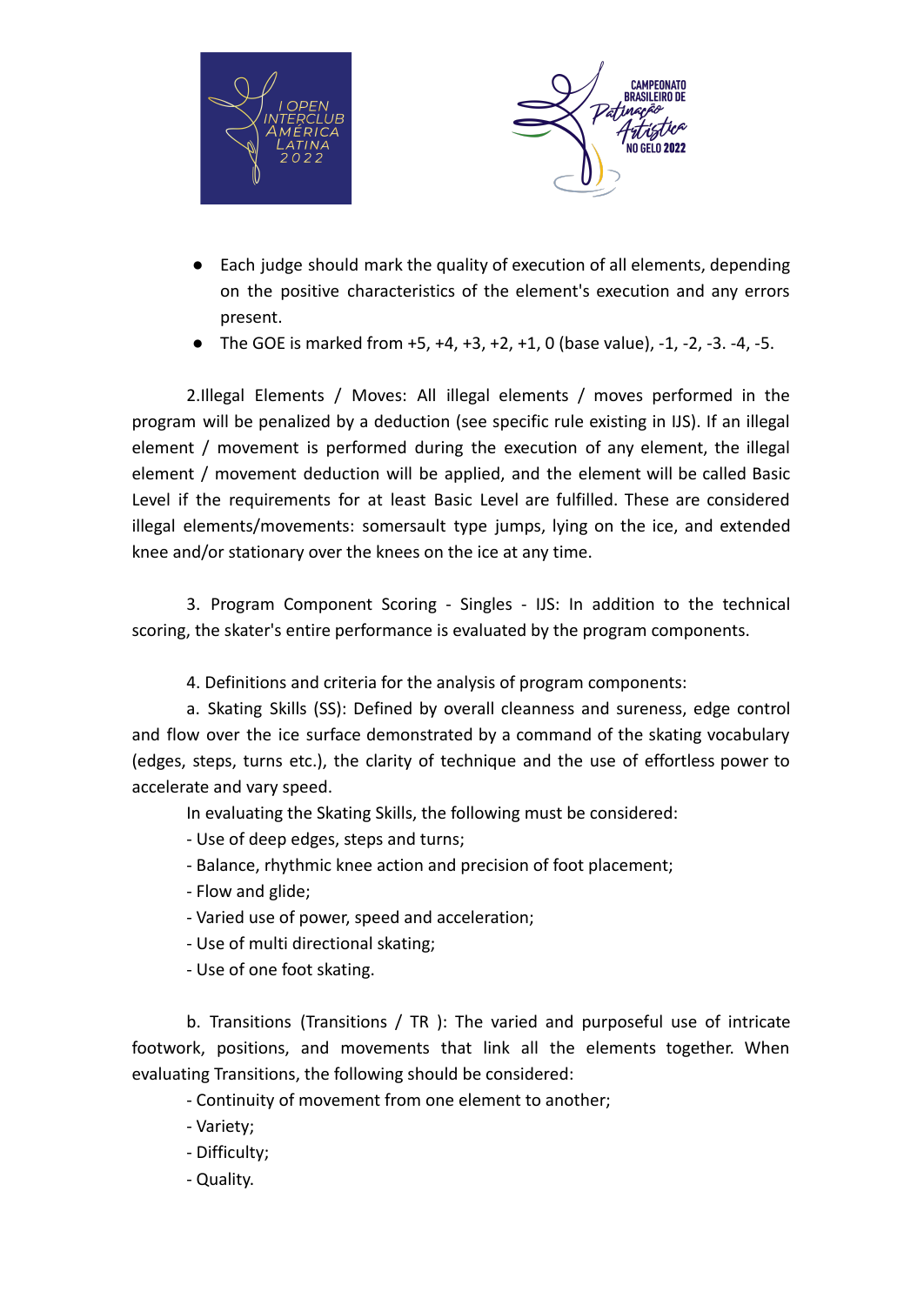



c. Performance (PE): Involvement of the skater physically, emotionally, and intellectually with the music; how they deliver the intent of the music and composition. When evaluating Performance, the following should be considered:

- Physical, emotional, and intellectual involvement and projection;

- Quality and clarity of movement;
- Variety and contrast of movement and energy;
- Individuality/personality.

d. Composition (Composition / CO): An intentionally developed and/or original arrangement of all types of movements according to the principles of musical phrase, space, pattern, and structure. In evaluating Composition, the following should be considered:

- Purpose (idea, concept, vision, mood) of the music and program;

- Standard coverage/ice;

- Multidimensional use of space and movement design;

- Phrase and form (movements and parts structured to match the musical phrase);

- Originality of the composition.

e. Interpretation / IN: The personal, creative and genuine translation of the rhythm, character and content of the music into the movement on the ice. In evaluating Interpretation of Music, the following should be considered:

- Movement and steps in time to the music (timing);

- Expression of the character/feeling and rhythm of the music, when clearly identifiable;

- Use of finesse to reflect the details and nuances of the music (Finesse is the refined artistic manipulation of musical details and nuances through movement. It is unique to each skater and demonstrates an internal feeling for the music and the composition. Nuances are the personal ways of bringing subtle variations to the intensity, rhythm and dynamics of the music made by the composer and/or musicians).

5. Marks for program components: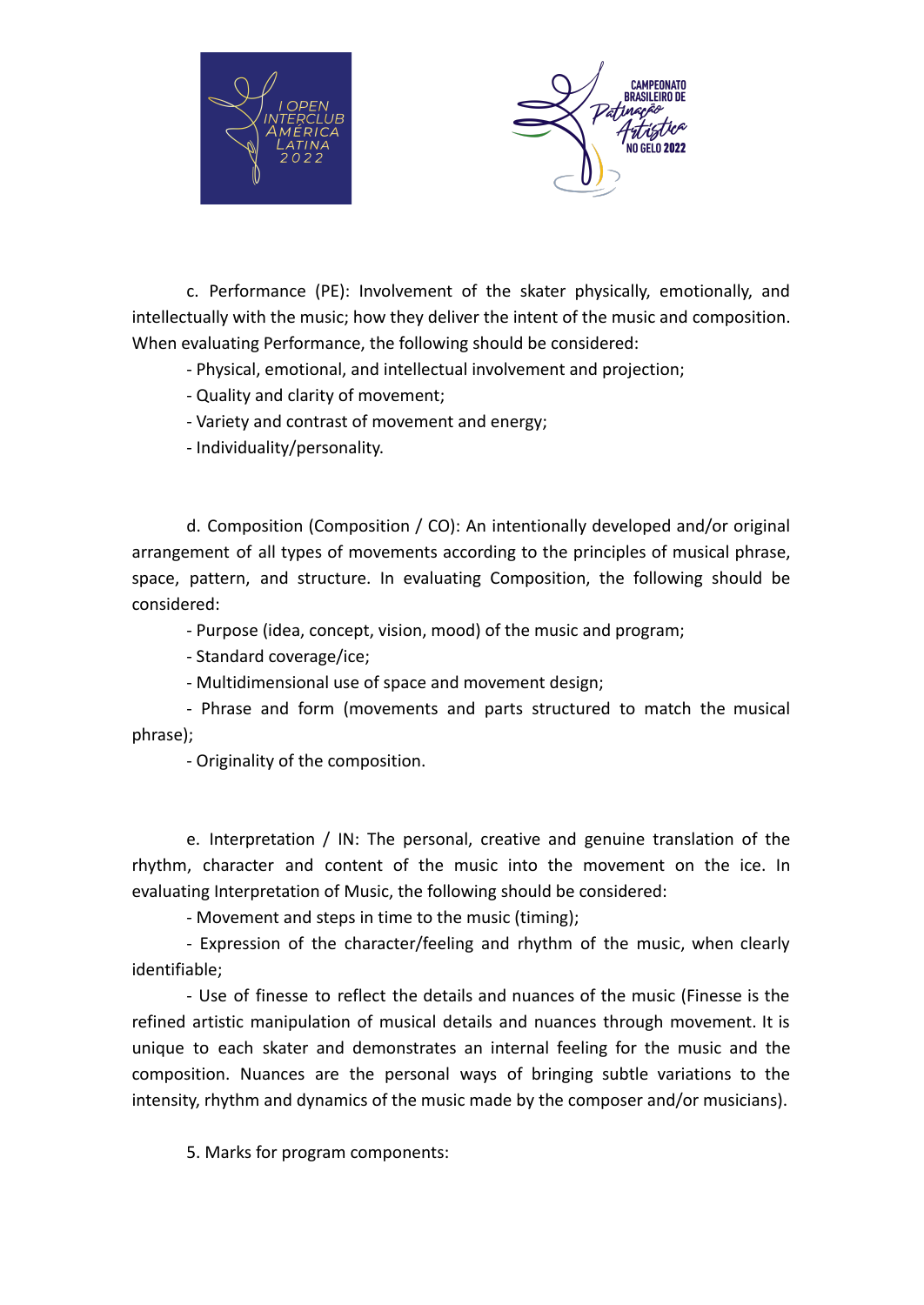



a. Program components are marked on a scale of 0.25 to 10.00 in increments of 0.25, with a separate mark given for each program component, of which:

0.25 - 0.75 extremely poor 1.00 - 1.75 very poor 2.00 - 2.75 poor 3.00 - 3.75 weak 4,00 - 4,75 fair 5,00 - 5,75 average 6,00 - 6,75 above average 7,00 - 7,75 good 8,00 - 8,75 very good 9,00 - 9,75 excellent 10,00 outstanding

b. Increments are used for performance evaluation containing some characteristics of one grade and some of the next grade.

Total technical score for each segment - Free skate:

a. Scale of Values (SOV): Each section of each element has a certain base value indicated in the Scale of Values (SOV).

The Value Scale (SOV) will be used for all categories. The only exception to this rule are the categories:

> Iniciante and Pré-Basico categories, which have mandatory elements that are not listed in the SOV, but will be scored.

> This regulation is updated according to the revision supplements released by the ISU through Communications.

> Unlisted elements: Elements that are not on the Scale of Values (SOV) are considered unlisted elements and have no point values if performed. Unlisted elements that are not illegal must be evaluated as transition/link moves by the judges. The exception to this rule is the mandatory elements of the Iniciante and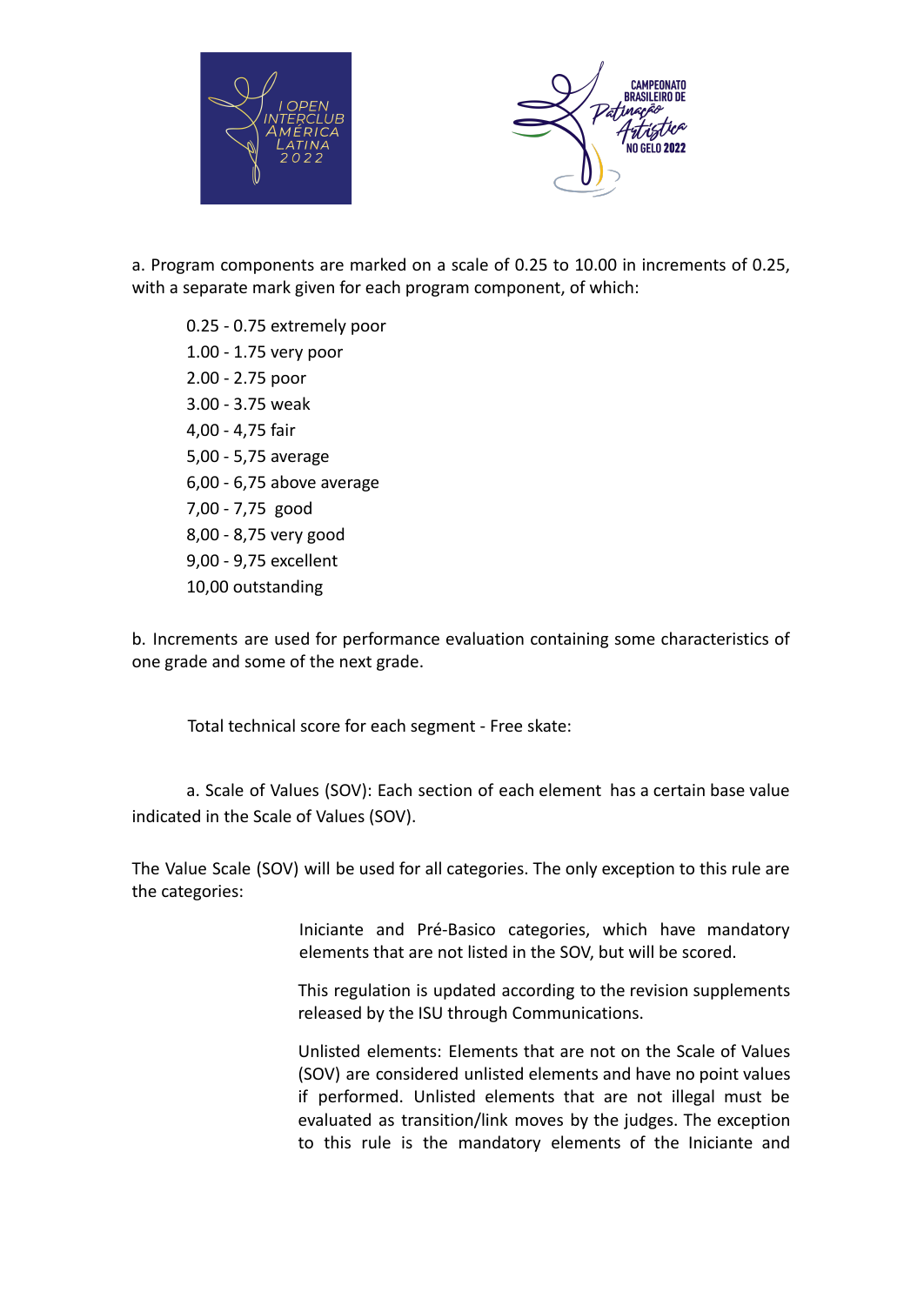



Pré-Basico categories, where some mandatory elements are not listed in the SOV, but will be scored.

The panel scores for all sections/elements are added together to determine the skater's total technical score for the segment (TES).

In singles:

Jump combinations are evaluated as a unit by adding the base values of the included jumps and applying the execution grade with the numerical value of the most difficult jump.

Sequences of jumps are evaluated as a unit by adding the base values of the two highest value jumps, multiplying the result by 0.8, and then applying the execution grade with the numerical value of the most difficult jump.

Any additional elements exceeding the prescribed numbers will not be counted in a competitor's score and will have no value. Only the first attempt (or the allowed number of attempts) at an element will be considered.

Special Factor:

Each factored base value will be rounded to two decimal places.

#### **Deductions per fall in Singles (except Junior and Senior):**

- 0.5 each for each fall.

#### **Deductions per fall in Junior Singles:**

- 1.0 each for each fall.

#### **Deductions per fall in Senior Singles:**

- 1.0 each for the first and second fall.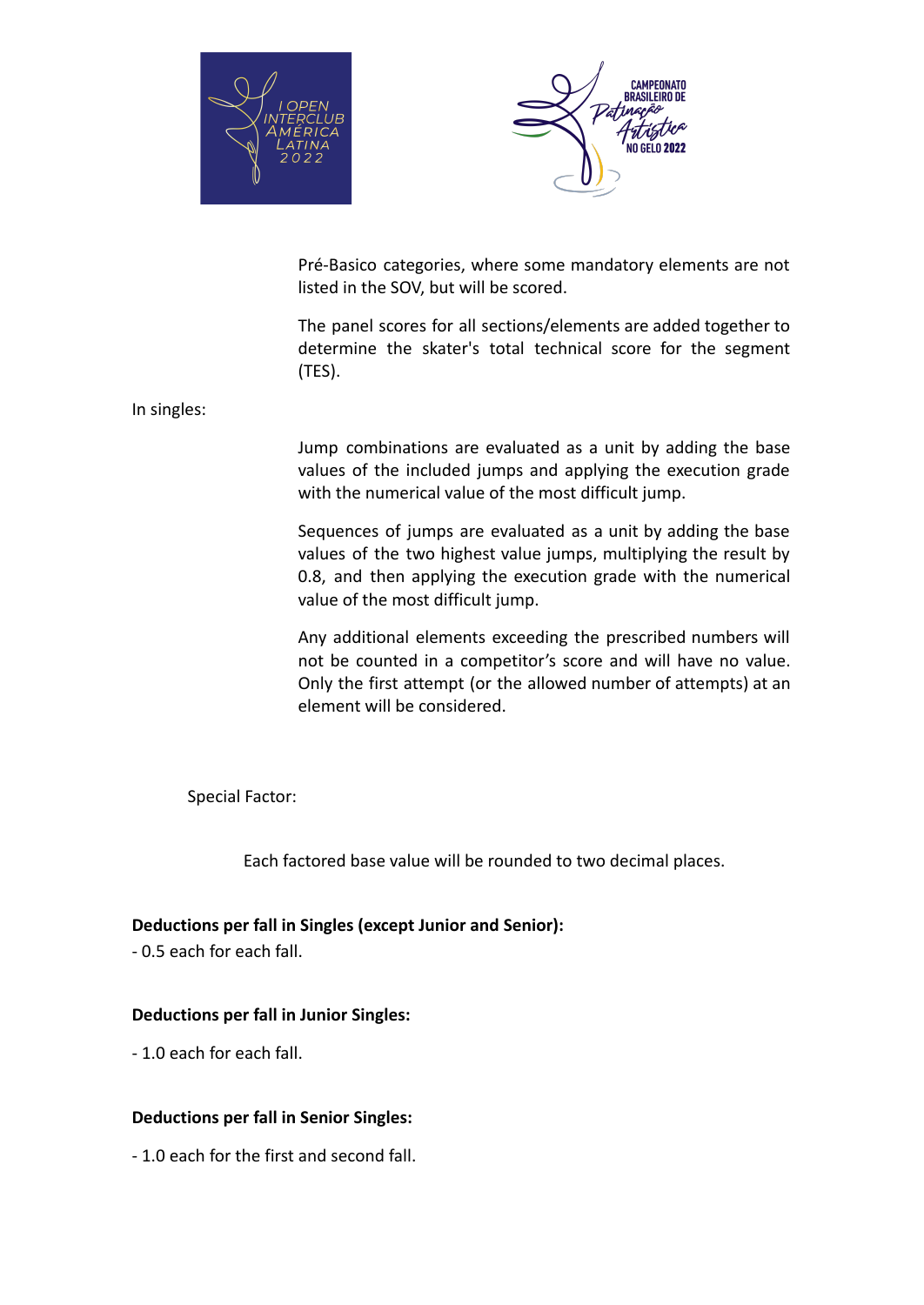



- 2.0 each for third and fourth falls.
- 3.0 each for the fifth and remaining falls.

#### **Discounts for each interruption in the execution of the program:**

- 1.0 (for 11 to 20 seconds interruption).
- 2.0 (for 21 to 30 seconds interruption).
- 3.0 (for 31 to 40 seconds interruption), etc.

- After 1:00 minute, if the skater has not reported the event to the referee, the competitor(s) is (are) considered disqualified.

### **Conditions for deduction for an interruption in the execution of the program will be applied by the referee in case of interruption of the skater(s) in the execution of the program:**

- if there are no injuries or other circumstances that cause the skater(s) to stop.

- if there is an error by the skater(s) that results in part of the performance not being executed. Examples include, but are not limited to, a fall in which it takes the skater(s) more than 10 seconds to recover and continue the program, or an error in a spin that is being performed by the skater and causes him/her to stop for more than 10 seconds before continuing the program.

#### **Determining Scores in Each Segment of a Competition:**

- The total segment score for each skater in each segment of a competition (short program and free skate) is calculated by adding the total technical score and the total score of the program components and subtracting any deductions for violations according to IJS rules.
- The result is the total score for the segment.
- The skater with the highest total segment score is placed first; the skater with the second highest total segment score is placed second, and so on.
- If two or more skaters have the same total segment score: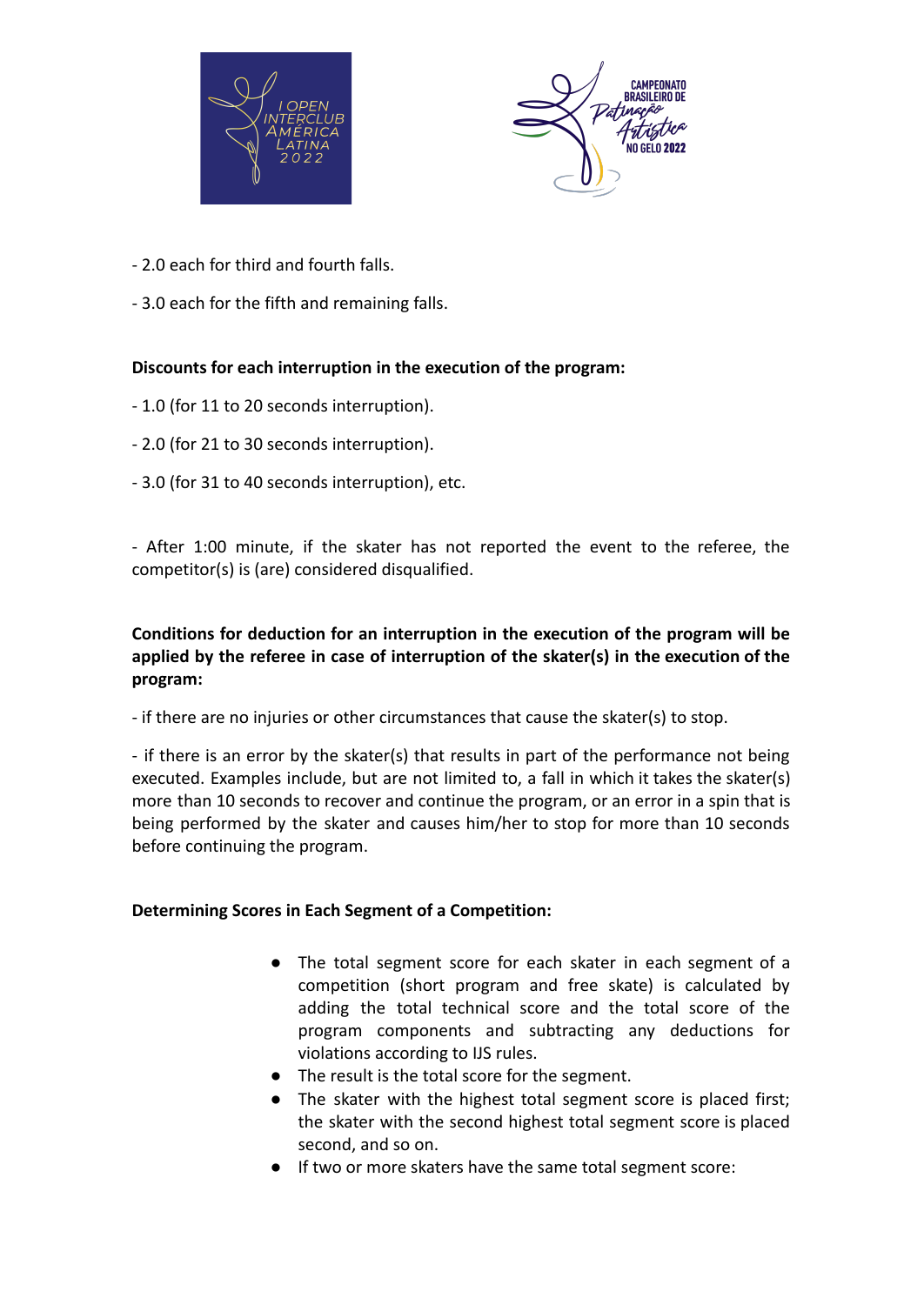



- o The total technical score will resolve the draw in the short program. If the total technical score is also equal, the total program component score will resolve the draw in the free skating, and if the program component score is also equal, the skaters in question will be considered tied.
- For any segment where a segment factor is applied, the scores are rounded to two decimal places.

#### **Determination of final results:**

a. The total score of the short program will be the technical score + component scores - possible deductions. The total score of the free skating will be the technical score + component scores - possible deductions. A skater's final score will be the sum of the short program total score (if any) and the free skating total score.

b. The skater with the highest final score is first, and so on.

c. In the event of a tie in the total segment score for any combined result or final result, the skater with the highest score for the last segment skated shall prevail.

d. If there is a tie for the last segment skated, the placement of the next skated segment will determine the best place, etc. If there is no previous or subsequent segment, the skaters will be tied.

e. No final placement will be recorded for competitors who do not complete a mandatory segment. The only placement recorded for these competitors will be the position earned for the portion of the event that they completed.

#### **Determination of final results for Categories with only one competitor:**

a. If there is only one skater in a category, this skater will win first or second place according to the percentage points he (she) comes to score from the total possible points in this category: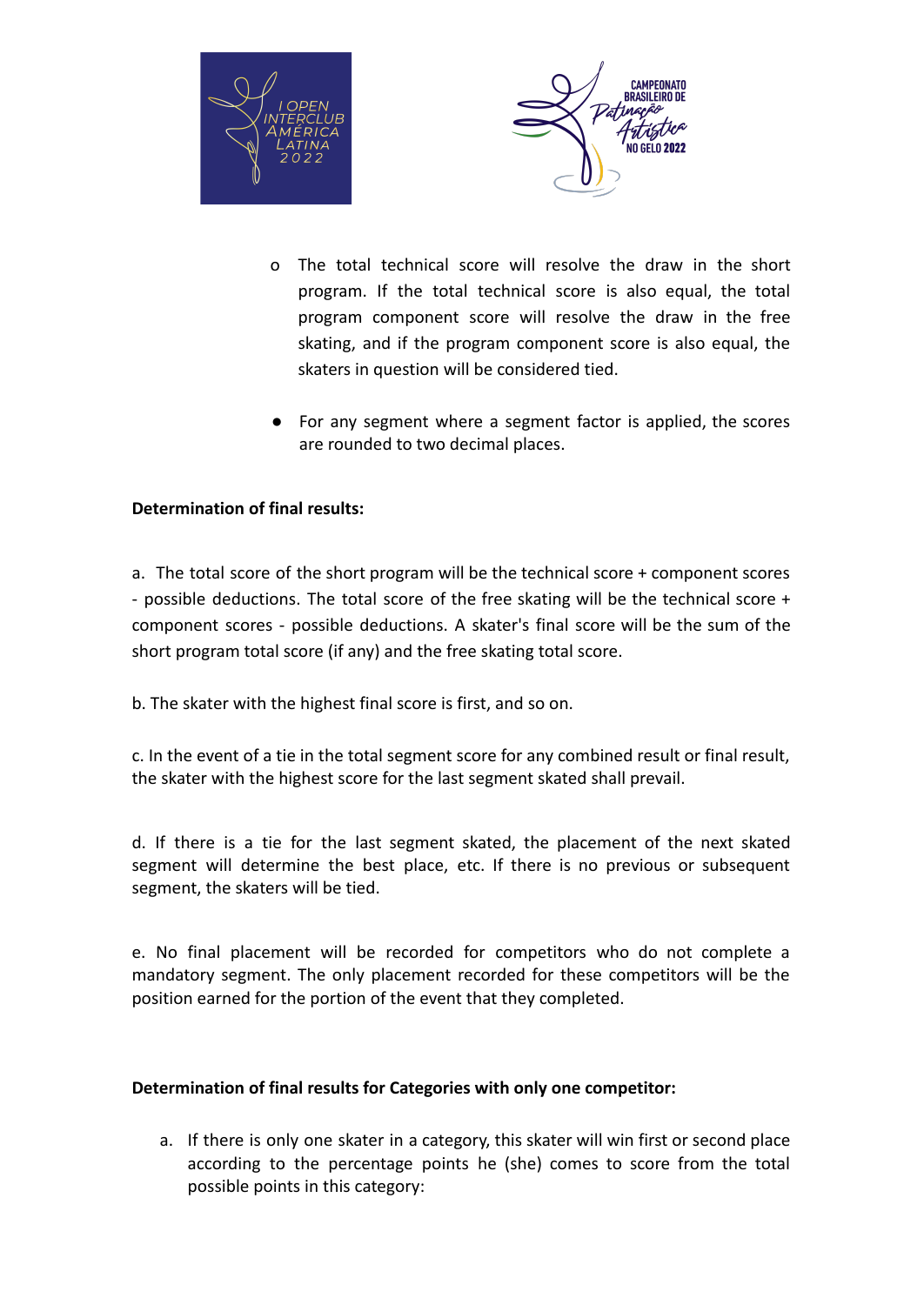



- o 1st Place: If the skater scores 80% or more of the total possible points, the skater will be in first place.
- o 2nd Place: If the skater scores 79.9% or less of the total possible points, the skater will be in second place. It is not possible to fall below 2nd place in events with only one skater.

### **Updated guidelines for scoring + GOE of individual skating elements (positive aspects):**

These guidelines are tools to be used in conjunction with the negative GOE charts.

The final GOE of an element is based on the combination of positive and negative aspects. It is important that the final GOE of an element reflects the positive aspects as well as any possible reductions that may be applied. The final GOE of an element is calculated by first considering the positive aspects of the element that result in an initial GOE for the evaluation. Then a judge reduces the GOE according to the guidelines of the possible errors and the result is the final GOE of the element. To establish the initial GOE judges should take into consideration the markers for each element. The general recommendations are as follows:

#### **FOR + 1: 1 bullet**

#### **FOR + 2: 2 bullets**

#### **FOR + 3: 3 bullets**

- $FOR + 4: 4$  bullets
- FOR + 5: 5 or more bullets

FOR + 4 and +5: THE FIRST THREE markers highlighted in bold must be present.

Free skating - Positive Bullets:

Jumps:

**1) very good height and very good length (of all jumps in a combo or sequence)**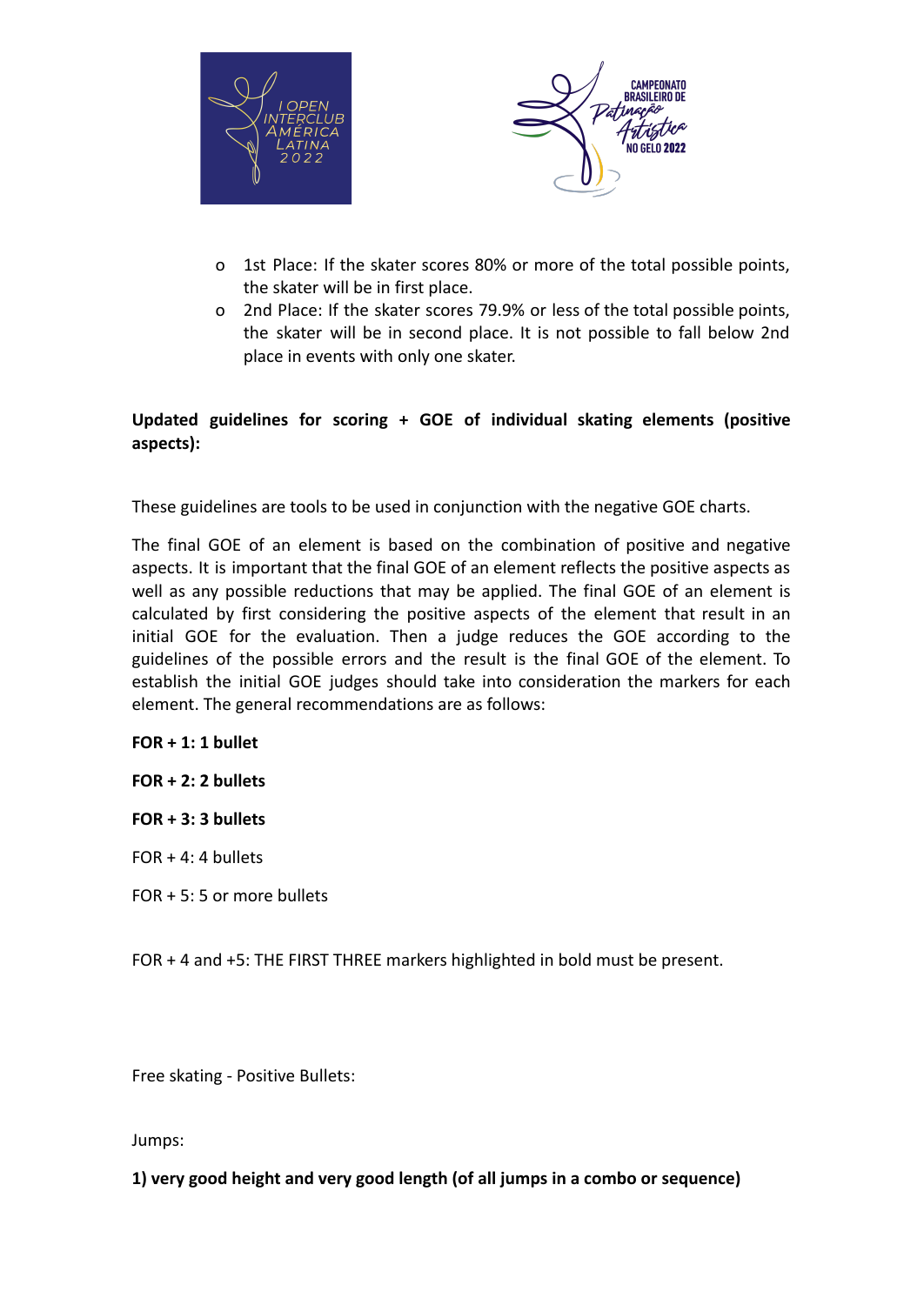



### **2) good takeoff and landing**

## **3) demonstrate effortlessness in performing the whole element (including the rhythm in the combination jumps)**

- 4) steps before the jump, unexpected or creative entry
- 5) very good body position from takeoff to landing
- 6) element matches the music

#### Spins:

### **1) good speed and/or acceleration during spin**

- **2) good, clear and controlled position(s) (height in the air/fly spin landing position)**
- **3) demonstrate effortlessness while performing the entire element**
- 4) maintain a centered spin.
- 5) creativity and/or originality
- 6) element matches the music

#### Step Sequences

- **1) deep edges, clean steps and turns**
- **2) element matches the music**

## **3) demonstrate effortlessness while performing the entire element with good energy, flow and execution**

- 4) creativity and/or originality
- 5) excellent commitment and control of the whole body
- 6) good acceleration and deceleration

#### Choreo Sequences

- **1) creativity and/or originality**
- **2) element matches the music and reflects the concept/character of the program**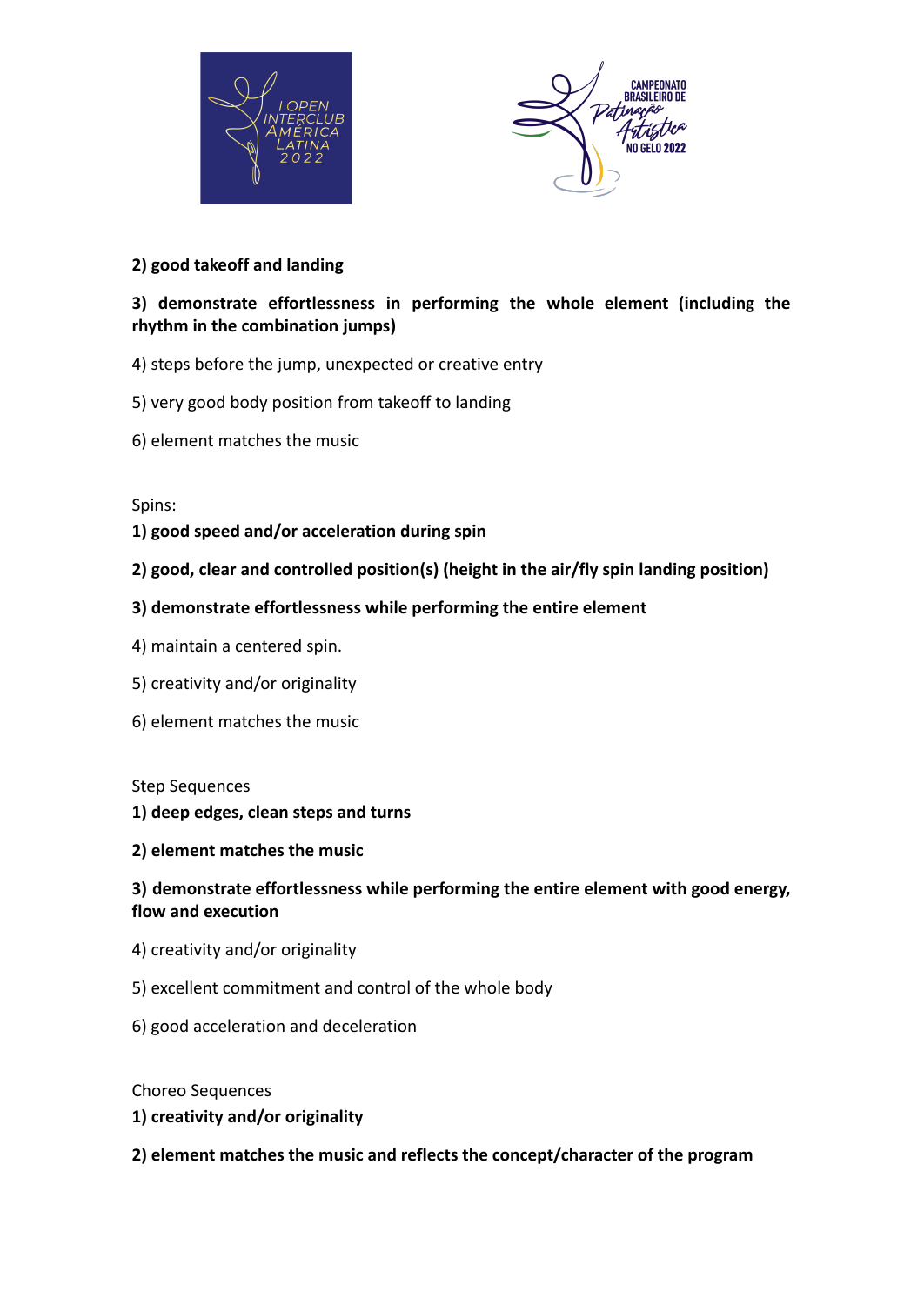



### **3) demonstrate effortlessness while performing the entire element with good energy, flow and execution**

- 4) good coverage of ice or interesting pattern
- 5) good clarity and precision
- 6) excellent whole body commitment and control

Updated guidelines in establishing the GOE for errors in Short Program and Free Skating (negative aspects):

> Worthless elements are indicated to the panel of judges. GOE of such elements does not influence the result.

Jumps:

- In the case of multiple errors, the corresponding reductions are added. SINGLE RULE (REDUCTIONS FOR JUMP ELEMENT ERRORS IN SHORT PROGRAM): perform a jump element that does not conform to requirements the final GOE shall be: -5.
- Downgraded (sinal  $<<$ ) : -3 to -4
- FALL: -5
- Underotated (sign <): -1 a -2
- Landing on two feet in a jump: -3 to -4
- Missed Rotation (no sign): -1 a -2
- Euler executed as a step: -1 a -2
- Coming off landing with a jump: -3 to -4
- Low speed, height, distance or bad air position: -1 to -3
- Two or three revolutions in between (jump combo): -2 a -3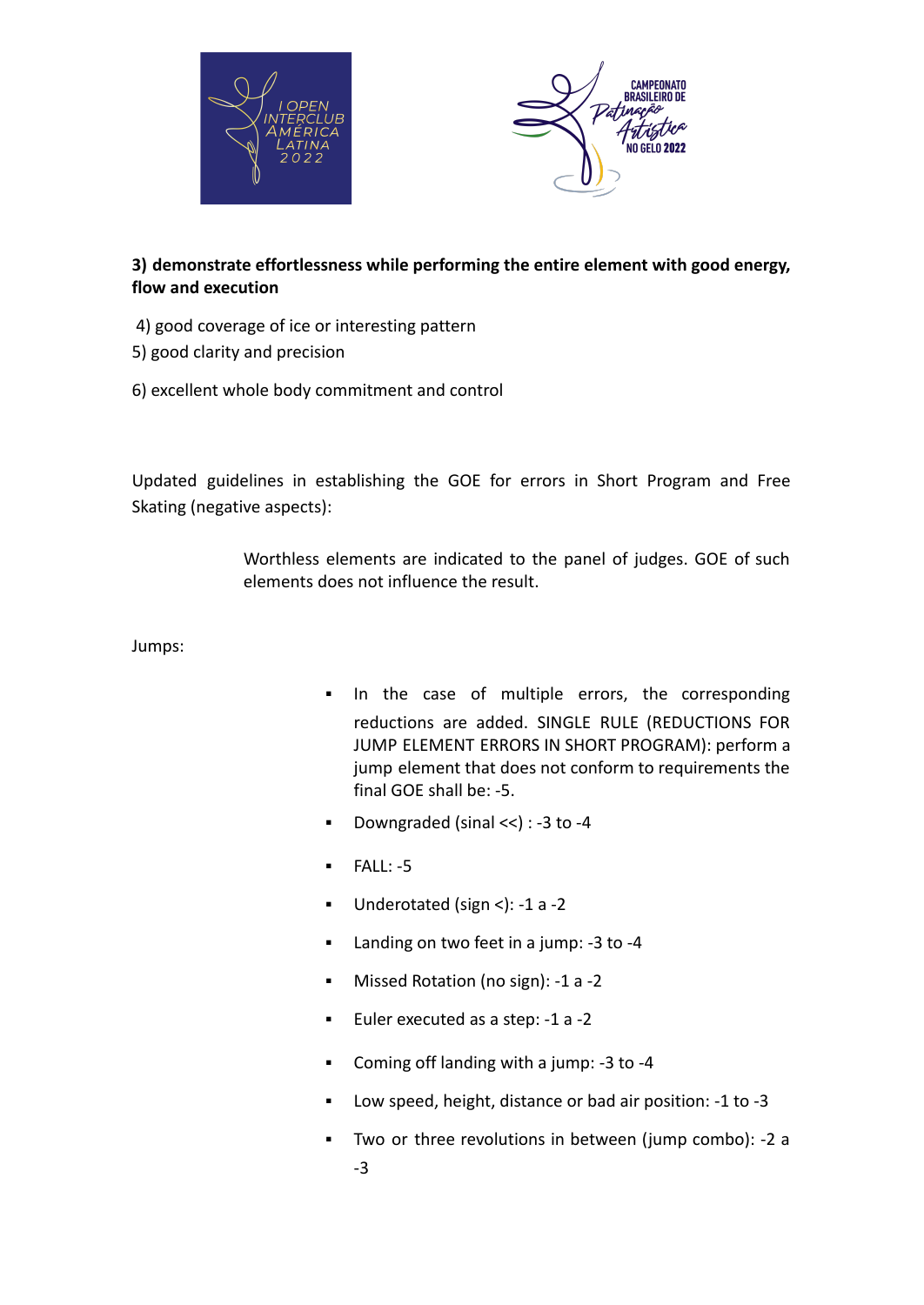



- Touch the ice with both hands on a jump: -2 to -3
- Wrong edge on the F/Lz take off (check "e"): -3 a -4
- Touch with one hand or free foot: -1 to -2
- Unclear edge error in the take off of the F/Lz (signal "!"):  $-1 a - 3$
- **Example 1** Loss of flow/direction/rhythm between jumps (combo/seq.): -2 a -3
- Unclear edge error in the take off of the F/Lzecollar (no signal): -1
- Bad Landing (bad pos./wrong edge, edge or toe/scratching, falling flat on blade, etc): -1 a -3
- Low take off:  $-2$  a  $-3$
- Long setup:  $-1$  a  $-3$

#### Spins:

- $FALL: -5$ 
	- Bad / awkward position(s), not aesthetic: -1 to -3
	- Touch the ice with free foot or hand(s): -1 to -3
	- Slow or reduced speed: -1 to -3
	- Bad Fly entry (spin/flying entry): -1 a -3
	- Poor foot change (including entry/exit turn, except when changing direction): -1 a -3
	- Incorrect takeoff or landing on a fly spin: -1 to -2
	- Menos que as voltas necessárias: -1 a -3
	- Traveling (spin without center, "traveling"): -1 a -3
	- Number of unbalanced revolutions when changing footing: -1
	- Loss of balance: -1 to -3

Step Sequence:

- Listed jump with more than half a revolution included in sequence: -1
- Poor quality of steps and turns: -1 to -3
- $\bullet$  Fall: -5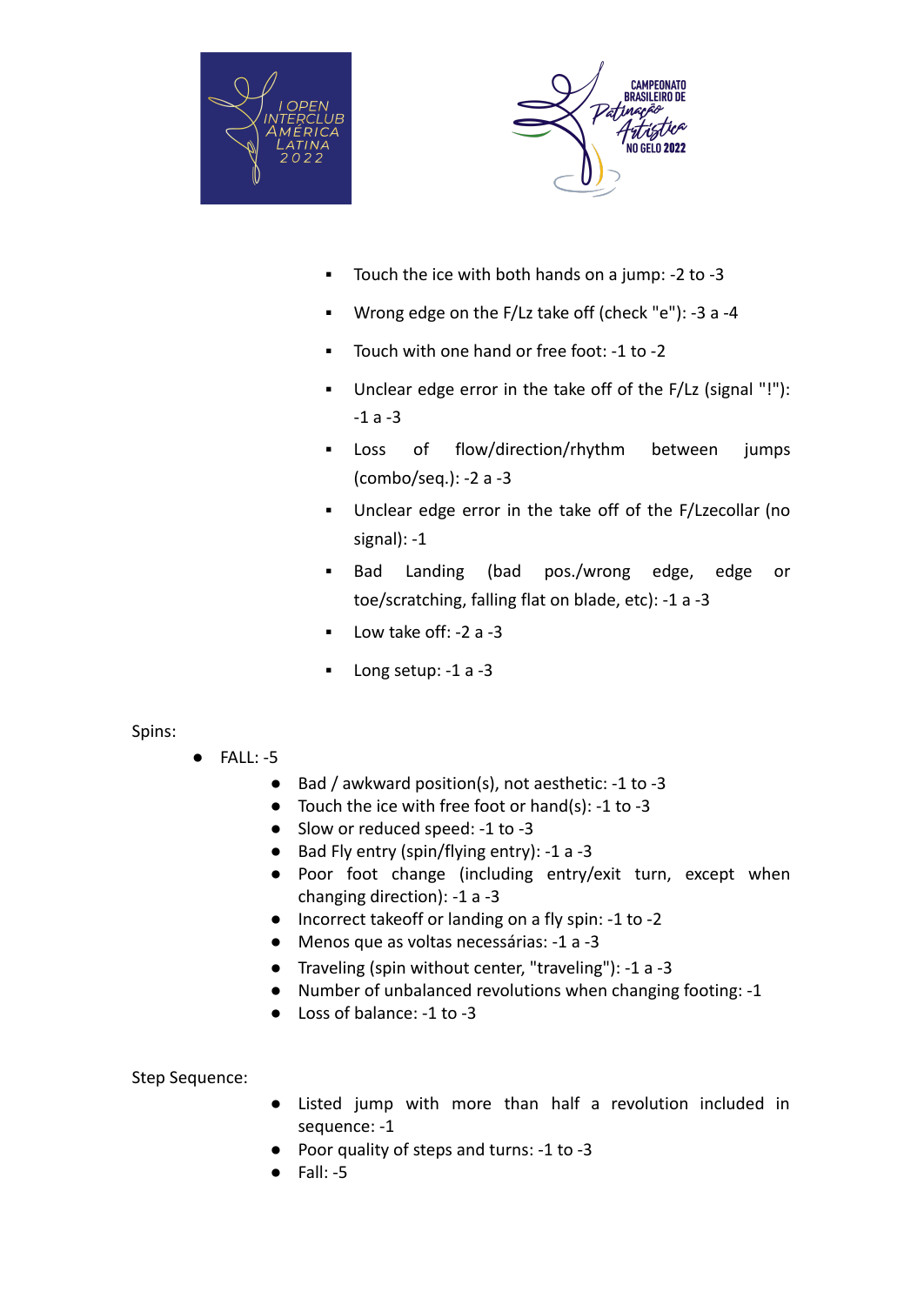



- Poor quality of body positions: -1 to -3
- Does not match the music: -2 a -4
- Lack of flow and energy: -1 to -3
- $\bullet$  Stumbling: -1 a -3

Choreo Sequence:

- $\bullet$  Fall: -5
- Loss of control/lack of energy: -1 to -3
- Does not match the music: -2 a -4
- Poor movement quality: -1 a -3
- Lack of choreographed movements: -2 a -3
- Lack of creativity/originality: -1 to -3
- Stumbling: -1 a -3

#### **IMPORTANT OBSERVATIONS IN JUDGING COMPONENTS:**

If a program contains errors considered minor (Slight Errors), the maximum scores are listed below:

- Skating Skills, Transitions, Composition: Maximum score 9.75.
- Performance and Interpretation: Maximum score 9.50.

If a program contains Falls or Serious Errors, the maximum scores are listed below:

- Skating Skills, Transitions, Composition: Maximum score 9.25.
- Performance and Interpretation: Maximum score 8.75.

Note: Major errors are interruptions during the program and technical errors that affect the integrity/continuity/flow of the composition and/or its relationship to the music. Similar limitations should apply to all levels of skaters, from extremely poor to exceptionals.

#### **GOE EVALUATION IN CASE OF THE FOLLOWING ERRORS IN ALL CATEGORIES:**

Initial GOE for the evaluation cannot be greater than +2: